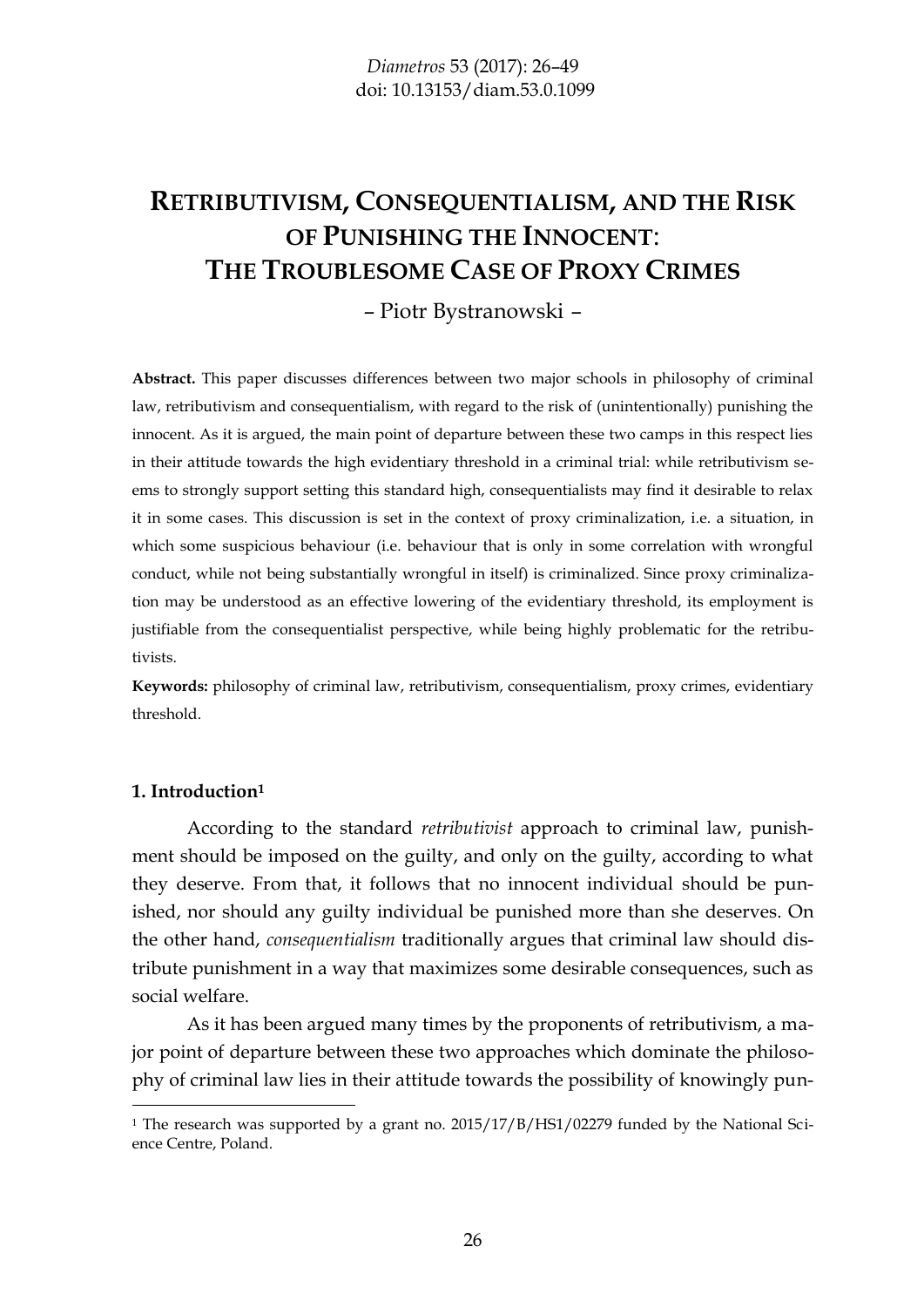ishing the innocent. While retributivism unconditionally prohibits knowingly imposing punishment on an innocent individual, consequentialism is supposed to lack such a safeguard, which puts it at odds with common moral intuitions. A typical retributivist argument of this kind involves an invented case in which a law enforcer faces a choice between framing an innocent individual or to risk triggering a lynching in which many people are likely to be killed.<sup>2</sup> A utilitarian law enforcer, retributivists claim, would choose to frame the innocent individual whenever the harm caused by the wrongful conviction is smaller than the expected detrimental consequences of the riot. If true, this argument would be most damaging to the moral legitimacy of consequentialism in criminal law: a movement that was historically born as a protest against the abuse of discretion in the infliction of punishment would turn out to allow one to intentionally punish the innocent, an outcome morally unacceptable for most consequentialists themselves.<sup>3</sup>

In reply, consequentialists use one of two standard counterarguments. First, a law enforcer that would choose to frame the innocent individual in such a case would be, at best, a *short-sighted* consequentialist. A more thorough consequentialist analysis would easily show that, in the long run, the bad consequences of allowing the punishment of innocents (such as the possibility of abuse of power, or a decrease in the legitimacy of the legal system, resulting in the reduced willingness to comply with the law and cooperate with law enforcers and so on) would be larger than any possible short-term benefits.<sup>4</sup> Secondly, and more fundamentally, consequentialists argue that cases of this kind are excessively stylised, fanciful, and are not likely to ever happen in the actual world.<sup>5</sup> Thus, even if the theoretical possibility of consequentialism recommending the conviction of the innocent is of some interest for academic moral philosophy, it lacks any relevance in discussions on real-word criminal law policy.

However, if we agree that consequentialism is highly unlikely to recommend that one *knowingly* convict the innocent, this does not end the discussion. This is because it may be argued that retributivism and consequentialism give different recommendations when it comes to the issue of managing the risk of *unintentional* wrongful convictions. Due to the inevitable errors in the operations of the

<sup>2</sup> See Kaplow, Shavell (2002) for a review and critical discussion. See also Carritt (1947) and Smilansky (1990).

<sup>3</sup> Rawls (1955).

<sup>4</sup> Kaplow, Shavell (2002).

<sup>5</sup> Smilansky (1990).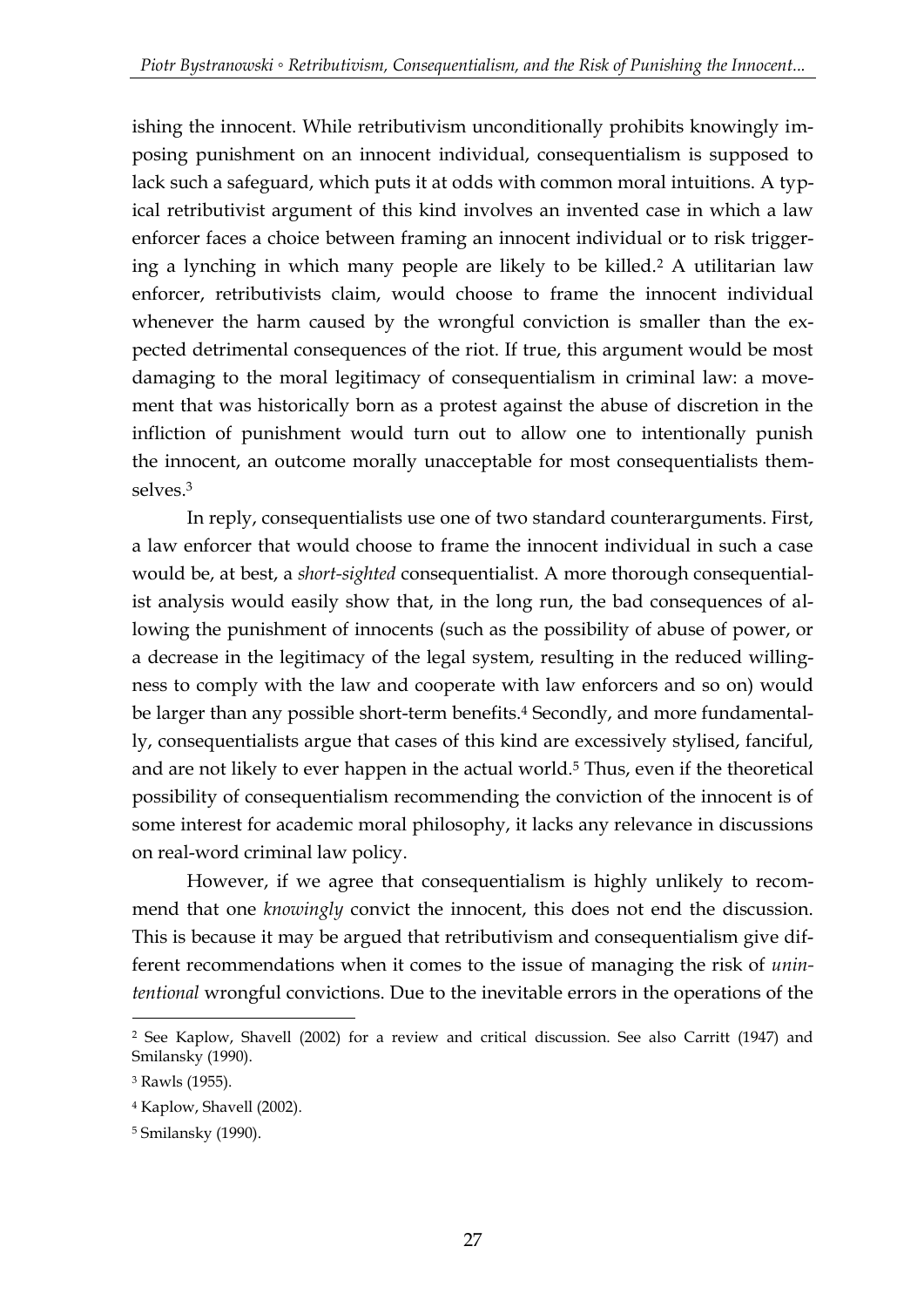police and the judicial system, this risk can hardly be eliminated.<sup>6</sup> In modern legal systems, this risk is mitigated by the introduction of high evidentiary threshold in criminal trial. Typically, the criminal law requires that, in order to convict the defendant, the court has to be *almost certain* with regard to his guilt (or, as it is phrased in Anglo-American law, the guilt has to be proved 'beyond a reasonable doubt'). Thus, modern law usually strikes the trade-off between wrongful convictions and wrongful acquittals by putting much more weight on minimizing the former,<sup>7</sup> i.e. setting a high evidentiary threshold for conviction.<sup>8</sup>

As it has been recently argued in the literature (and as it will be presented in this paper), retributivism, because of its strong aversion towards punishing the innocent, may provide unequivocal support for the uniformly high evidentiary threshold in criminal law. In contrast, consequentialism can support some relaxation of this high standard of proof in cases where it may be expected to generate overall better consequences.<sup>9</sup>

This difference between retributivism and consequentialism with regard to the desirable evidentiary threshold has some practically important consequences. The one to be examined in detail in this paper is the assessment of *proxy criminalization*, i.e. the criminalization of conduct that is assumed to be *suspicious* (that is, to be in a significant correlation with some other wrongful behaviour) even if it is not particularly wrongful in itself. As it will be pointed out in this paper, proxy criminalization is effectively a tool for lowering the evidentiary threshold and thus it can be, in principle, justified within the consequentialist framework while remaining possibly inconsistent with retributivist views. Since proxy criminalization is quite persistent in contemporary legal systems, such a conclusion would imply that consequentialism may be more descriptively accurate with regard to the actual operation of modern systems of criminal justice.

Proxy criminalization, despite its seemingly tremendous practical importance, has not yet received much attention in philosophical literature. This paper is the first, to my knowledge, to aim at assessing the moral status of proxy crimes from both retributivist and consequentialist perspectives. As it will be ar-

<sup>6</sup> Alexander (1983).

<sup>7</sup> It is often expressed by the maxim saying that it is better that *n* guilty persons escape than that one innocent suffer, where  $n \geq 1$ . However, there has been no consensus on what the right value of n is, with proposed values historically ranging from 1 (Voltaire) to 10 (Blackstone) to 1000 (Moses Maimonides). See Epps (2015) for an overview and discussion.

<sup>8</sup> From a more retributivist perspective, one may say that by setting the evidentiary threshold the society decides what ratio of false convictions is the maximal price we are willing to pay for the operation of the criminal justice system.

<sup>9</sup> Smilansky (1990).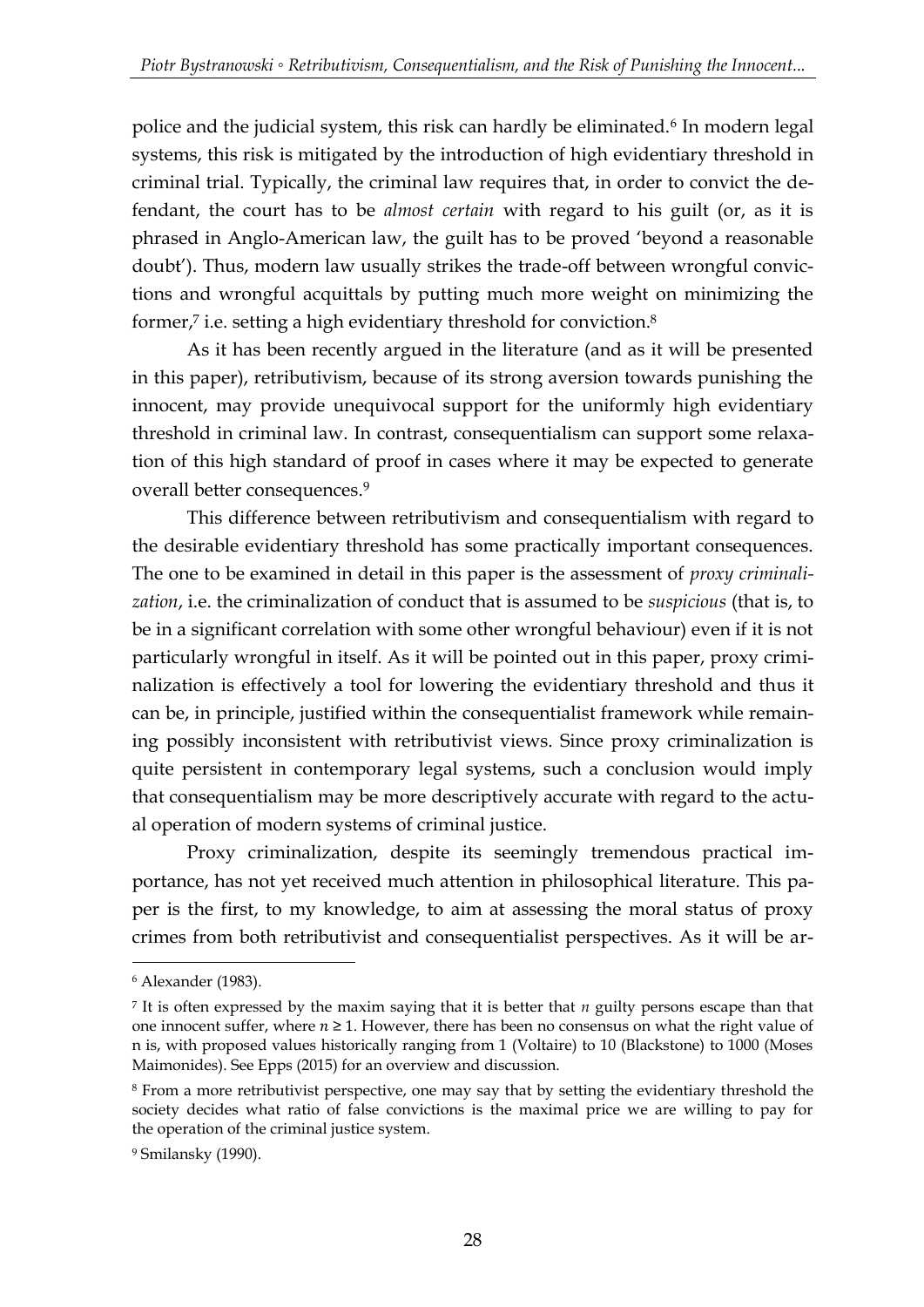gued, proxy crimes are inconsistent with what appears to be the most plausible interpretation of retributivism, which may explain some controversies (including those in case law) surrounding actual instances of proxy crimes. I will suggest that this outcome may result from the fact that many retributivists focus on minimizing the 'particular' risk of punishing the innocent while ignoring the 'global' risk. Even though in this paper I do not side with any of the two analysed schools of thought, I would find such an implication of retributivism to be a bit cumbersome.

# **2. Retributivism, consequentialism, and the evidentiary threshold in a criminal trial**

Whether retributivism provides unequivocal support for the high evidentiary threshold is, however, a somewhat more difficult question than suggested in the previous section. Let us once again note that the retributivist philosophy of punishment is generally based on the statement that the punishment should be imposed on the guilty (and only on the guilty) according to what they deserve.<sup>10</sup> The notion of desert ('what they deserve') is notoriously hard to define and its interpretation varies largely across retributivist theories. However, many retributivists would agree that the punishment should be proportional to the offender's 'blameworthiness', which in turn is determined by the 'wrongfulness' of the act and the degree of 'blame' attributable to the offender.

Basic retributivism as presented here gives two recommendations: the state should (1) refrain from punishing innocents and (2) punish the guilty as they deserve it.<sup>11</sup> Setting a high evidentiary threshold facilitates the achievement goal (1) at the cost, however, of goal (2). Therefore, basic retributivism is not able to provide us with the desirable ratio of false convictions to false acquittals, at least as long as we have not specified a desirable trade-off between goals (1) and (2).

Since basic retributivism so-understood seems to be unable to give any justification for the high evidentiary threshold, we need to consider more nuanced retributivist theories. The most promising option is *negative* retributivism, which claims only that the state must neither punish innocents nor punish the guilty more than they deserve; but it does not have any moral obligation to punish all offenders.<sup>12</sup> Negative retributivism is shared mostly by philosophers who believe that, in principle, the punishment should be distributed in a way that facilitates

<u>.</u>

<sup>10</sup> Robinson (2008); Duff, Hoskins (2017).

<sup>11</sup> Duff, Hoskins (2017).

<sup>12</sup> Ibidem. Notice that negative retributivism, so defined, is a position with regard to the distribution of punishment, not with regard to the justification of punishment, which may remain purely retributivist.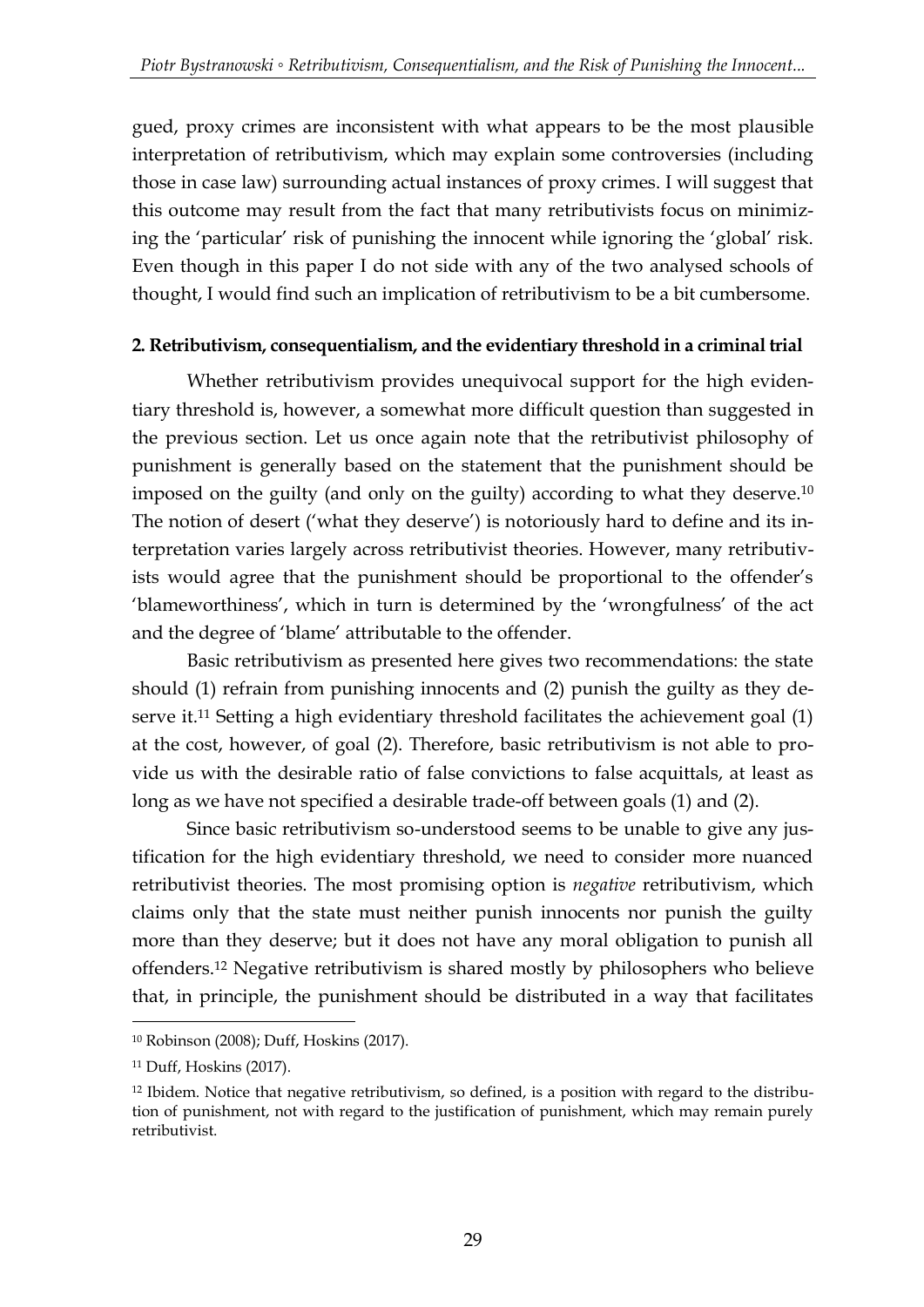the achievement of some consequentialist aims (first of all, limiting the level of crime) but who, at the same time, are afraid that pure consequentialism may lead to morally unacceptable results.<sup>13</sup> Thus, negative retributivism is supposed to work as a side-constraint: the punishment is to be applied in accordance with some consequentialist criteria as long as these criteria do not lead us to punishing innocents or punishing the guilty too harshly.

As long as it seems to just put more weight on avoiding wrongful convictions than wrongful acquittals, negative retributivism appears to provide a better argument in favour of high evidentiary threshold. However, before we agree with that, we have to deal with yet another problem: is negative retributivism, understood as prohibiting the application of punishment to innocents under any circumstances, tenable? Ultimately, any criminal law system (bar the hardly conceivable one in which the standard of proof requires absolute certainty) unavoidably leads to some wrongful convictions, as long as it is not possible to totally get rid of factual mistakes.<sup>14</sup> Thus, in this respect there is nothing qualitatively specific about a legal system with a relaxed evidentiary threshold below the beyond a reasonable doubt (BARD) standard: it would fail to satisfy the criterion of negative retributivism exactly as any feasible criminal law system does.

However, this is not that much of a problem if we notice that negative retributivists seem to understand retributivist side-constraints to be of agent-relative nature.<sup>15</sup> Thus, what constitutes a fundamental moral wrong is not the fact that the criminal justice system in general produces some wrongful convictions but rather a *particular* setting in which the court convicts the defendant despite some non-negligible uncertainty with regard to her guilt. The negative retributivist should not worry much that the operation of criminal justice in general may cause *some* harm to innocents, just as he does not worry much that virtually any human activity or social institution may cause *some* harm to third parties. But, on the other hand, being punished means being condemned for committing a wrong, negative retributivists say, thus there is an *agent-relative* norm prohibiting imposing punishment without having *knowledge* that the defendant is guilty.<sup>16</sup>

<sup>13</sup> See e.g. Hart (1968).

<sup>14</sup> Alexander (1983).

<sup>15</sup> Moore (1997): 155: "[t]he 'deontological' or 'agent-relative' retributivist regards the act of punishing the guilty as categorically demanded on each occasion, considered separately."

<sup>&</sup>lt;sup>16</sup> This is to say that, according to many retributivists, 'knowledge' (understood as 'justified or well-founded true belief') of the defendant's guilt is a necessary condition for imposing condemnation associated with criminal punishment, see Duff et al. (2007): 89–91 (the issue of whether the epistemological definition of knowledge as 'justified true belief' can be applied in this context without any qualifications has not been analysed in the literature. I find it somewhat problematic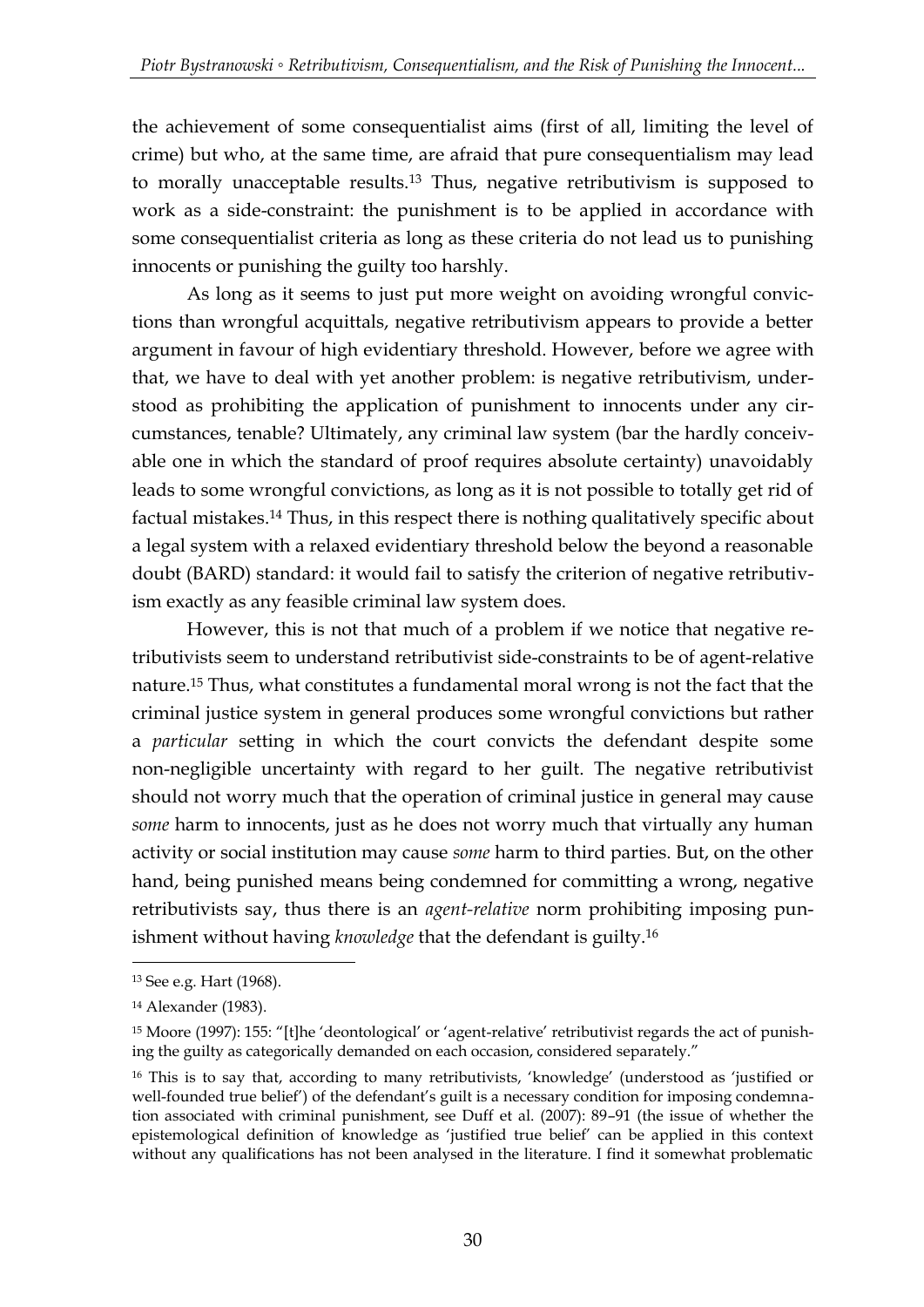It is important not to misread retributivist accounts as simply putting more weight on avoiding false convictions. In contrast to the consequentialists, who basically see the evidentiary threshold as a tool for striking a socially-desirable tradeoff between Type 1/Type 2 errors,<sup>17</sup> retributivists tend to treat the BARD standard as a 'directly morally-grounded principle',<sup>18</sup> having an intrinsic moral value independent of any instrumental considerations. According to Patrick Tomlin, the high evidentiary threshold may be directly grounded by affirming two moral principles: the objective one ("punishment is only appropriately directed toward those who have performed punishment-worthy wrongs and have yet to receive the appropriate punishment") and the subjective one ("punishment should only be directed toward those who we are sure beyond any reasonable doubt fall into the category described in [the objective principle]"). While the first principle seems to be acceptable for anybody who is not a thorough consequentialist, acknowledging the second, subjective, principle (and, subsequently, treating the BARD standard as a directly morally grounded principle) depends on the way we decide to deal with our epistemic limitations.<sup>19</sup> As should be visible from what we have discussed above, negative retributivists have no problems with acknowledging the subjective principle, because of their strong aversion to striking any explicit tradeoff between the minimization of the risk of punishing the particular innocent person and other values (which Tomlin calls the 'overriding approach').

Tomlin claims that there is another path to acknowledging the subjective principle: any person that believes that the avoidance of wrongful convictions *vastly outweighs* the avoidance of wrongful acquittals should embrace this principle (the 'outweighing approach'). This means that at least some consequentialists could embrace the subjective principle as well. This does not seem correct to me. As we will see shortly, there exists a possibility, at least theoretically, that relaxing the evidentiary standard may lead to a *decrease* in the global number of wrongful

but I will not elaborate on it here). In the notable words of Lawrence Tribe (1970), "guilt beyond reasonable doubt represents not a lawyer's fumbling substitute for a specific percentage, but a standard that seeks to come as close to certainty as human knowledge allows – one that refuses to take a deliberate risk of punishing any innocent man." A somewhat different account is given by Tadros (2006): "conviction is warranted only if knowledge that the defendant perpetrated the offence is demonstrated, and, we might add, demonstrated publicly. One reason why this might be so is that a criminal conviction will only achieve the kind of closure that the criminal trial aims at if no reasonable doubt remains about the guilt of the defendant."

<sup>17</sup> See below in this section.

<sup>&</sup>lt;sup>18</sup> Tomlin (2013). Technically, Tomlin refers at this point to the presumption of innocence, treating the high evidentiary threshold as a part of this principle. Since in this paper I focus mostly on the evidentiary standard, I will speak of the BARD standard instead.

<sup>19</sup> Ibidem.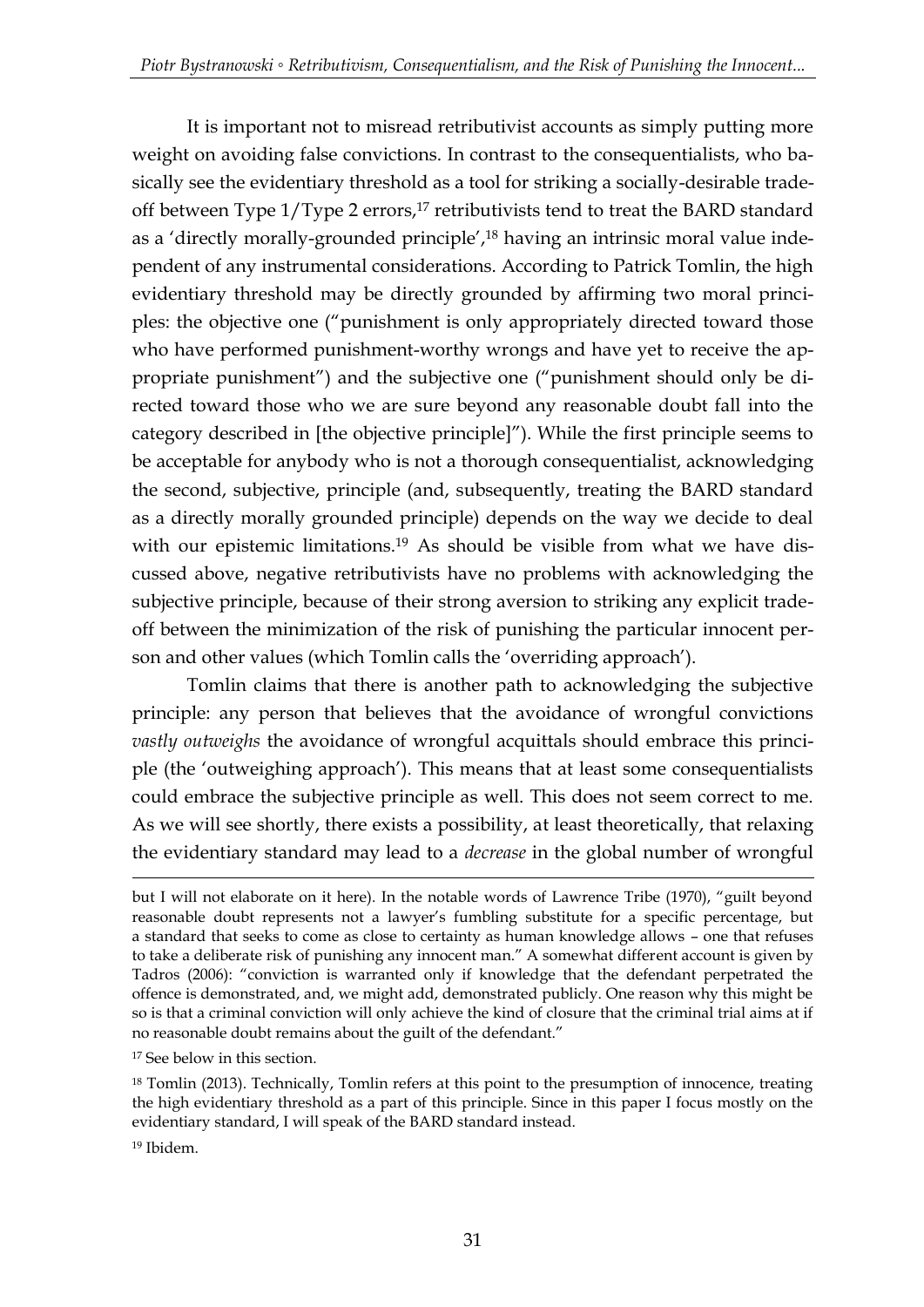convictions. This possibility has been neglected in the literature on the philosophy of criminal law. However, as long as it is not dealt with, it remains questionable whether the 'outweighing approach' may lead to the direct moral grounding of the BARD standard. Thus, it appears to me that only the retributivists can treat the BARD standard as directly morally grounded without any qualifications.

When it comes to proponents of consequentialism,  $20$  we can see that until recently many of them would find some arguments in favour of the high evidentiary threshold in a criminal trial. Such consequentialists argued that the ratio of wrongful convictions to wrongful acquittals should be set in a way that minimizes the total social costs of legal errors.<sup>21</sup> Since, as it has been argued for many centuries, the social cost of wrongful conviction is, on average, significantly larger than the cost of wrongful acquittal (because a false conviction generates a huge deadweight loss due to loss of freedom and social stigma), society should be more interested in avoiding wrongful convictions than in preventing actual criminals from getting off the hook. Thus, the high evidentiary threshold in criminal law was supposed to be consistent with this 'error-cost minimization' framework.

The error-cost minimization framework has recently come under fire. The main objection to it is the fact that, focusing on the *ex post* costs of adjudication, it totally neglects the effects that the evidentiary threshold has *ex ante* on the behaviour of both potential criminals and innocents. The higher the standard of proof is set, the lower, *ceteris paribus*, is the likelihood of conviction (and, subsequently, the expected punishment), so the lower is the deterrence effect, and *vice versa*. However, the deterrence effect means here both deterring socially wasteful activities and chilling benign behaviour. Therefore, the social-welfare maximizing evidentiary threshold is supposed to maximize the difference between the benefit gained due to deterring wrongful activity and the cost of chilling benign activity.

Louis Kaplow, who developed the most elaborate welfarist theory of burden of proof to date,<sup>22</sup> uses exactly this finding, claiming that the optimal threshold occurs when the marginal benefit of deterring wrongful behaviour equals the marginal cost of chilling benign activity (i.e., respectively, both sides of the following equation):

 $20$  Due to space constraints, in the remaining part of this paper, under the head of 'consequentialism' I understand mostly normative economic (or welfarist) analysis of law. I believe this approach predominating in contemporary legal academia is representative for other branches of consequentialism in most respects relevant for this paper. That means that important ideas about the evidentiary threshold expressed by consequentialists who do not belong to the economic school, in particular Larry Laudan (2012), unfortunately will not be dealt with in this paper.

<sup>21</sup> Posner (2011).

<sup>22</sup> Kaplow (2012).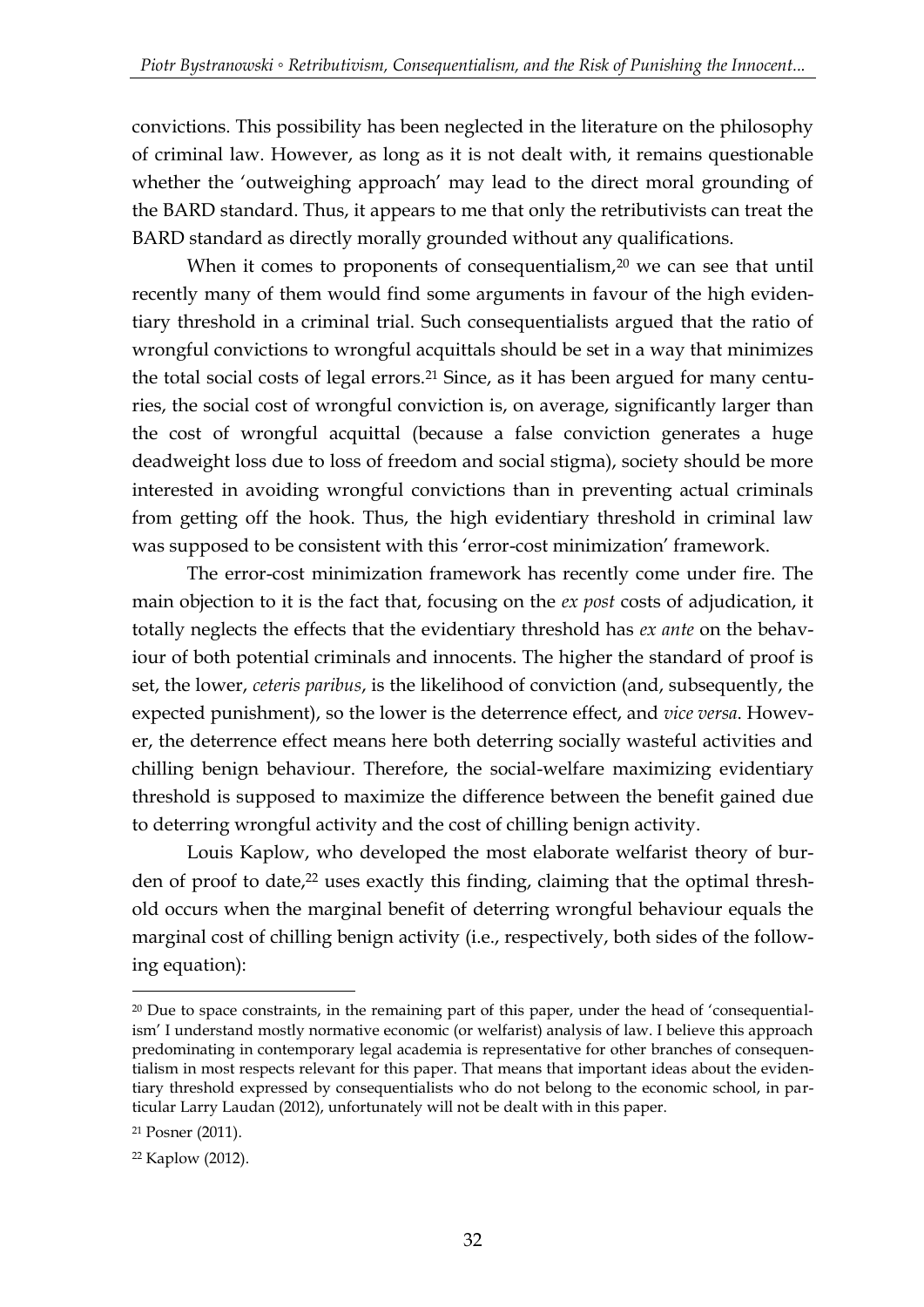(Increase in Expected Sanction for Harmful Acts

- $\times$  Concentration of Marginal Harmful Acts
- $\times$  Net Gain per Deterred Act)
	- = (Increase in Expected Sanction for Benign Acts
- × Concentration of Marginal Benign Acts
- $\times$  Net (Private) Gain per Chilled Act)

The first variable on both sides of the equation, i.e. the expected sanction, is determined by three factors: the sanction, the probability of being charged, and the probability of being convicted conditional on being charged.<sup>23</sup> The last of these factors is determined by the evidentiary threshold, so we can see that marginal changes in the evidentiary threshold enter the equation *via* the first variable on both sides.<sup>24</sup> The second variable on both sides depicts how many acts are concentrated at the margin, so that multiplying first two variables gives us the number of acts deterred by a marginal change in the evidentiary threshold. Finally, the last variables, expressing the gain per deterred act, differ somewhat. For wrongful acts, it is calculated as the difference between the social cost of an act and whatever private benefit a criminal enjoyed because of it. For benign activity, we assume that they do not generate any external cost (nor, for simplicity, any external benefit), so we are interested only in the private gain of an innocent.

Kaplow's analysis, as presented so far, is applicable to any model of adjudication aimed at deterring wrongful behaviour. However, as we remember from the earlier discussion, criminal law is somewhat unique because criminal sanctions are socially costly, so the standard of proof in criminal trial is supposed to be higher than in other areas of law (because it is socially preferable to put a greater weight on preventing wrongful convictions). So, would the inclusion of social costs of wrongful convictions substantially change Kaplow's model? Perhaps surprisingly, the answer is not much. A quite shocking consequence of the model is the observation that increasing the standard of proof does not necessarily lead to a reduction in the number of wrongful convictions (actually, it may *increase* this number). To see it, let us notice that, according to the model, increasing the standard of proof leads to an increase in the number of benign acts. But that means that

<u>.</u>

 $23$  Therefore raising the sanction or the probability of apprehension (being charged) are substitutes for lowering the evidentiary threshold. Kaplow's model describes the interaction between these three parameters and their optimal levels. Due to space constraints, I will not deal with this issue here and will take the two former parameters as fixed.

 $24$  This is equivalent to what we have already said about the reverse relation between changes in the evidentiary threshold and the deterrence effect.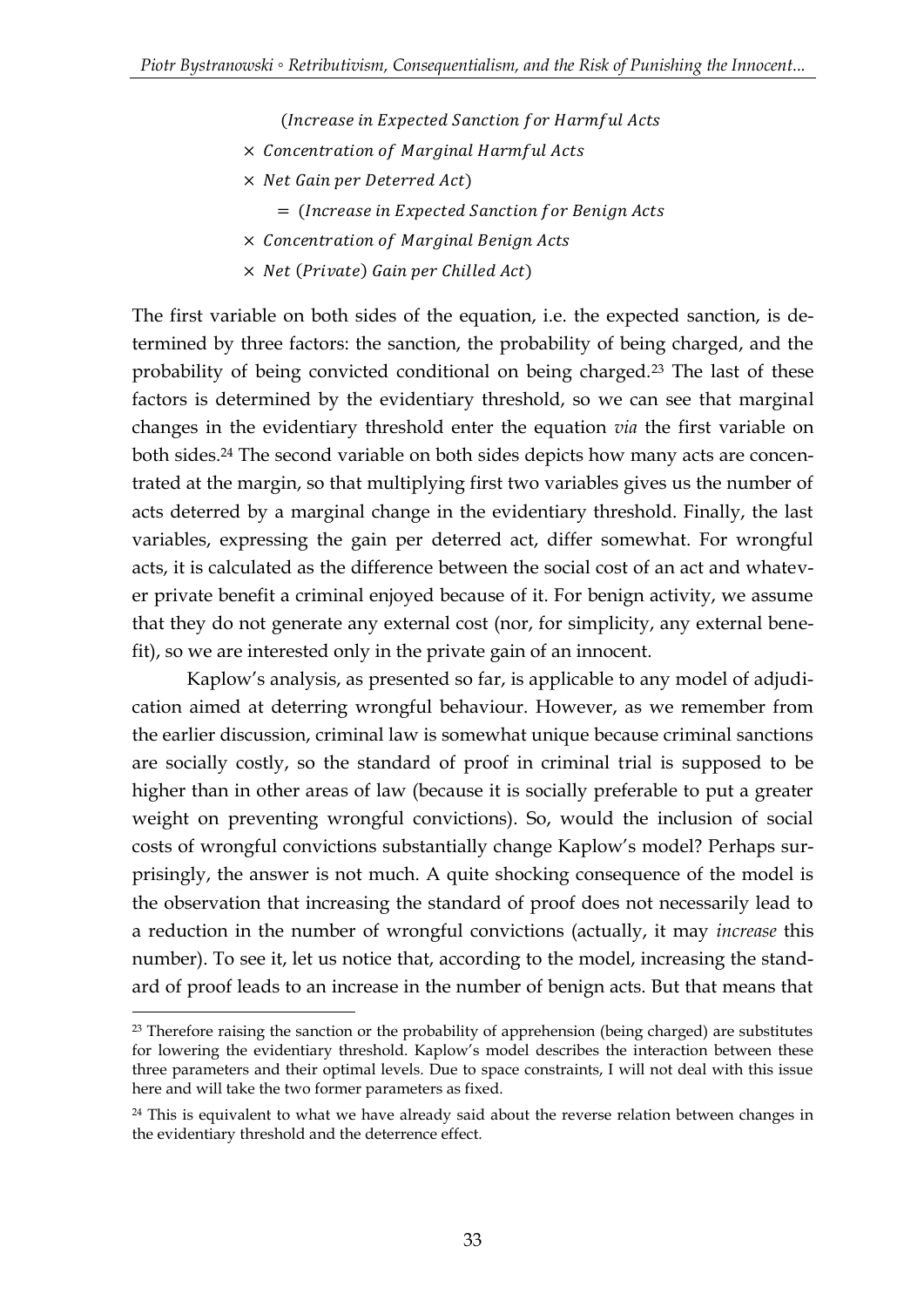more innocents will be brought before the court. Increasing the standard implies that a smaller proportion of them will be convicted but, if their number increased enough, it is possible that, in absolute numbers, more of them will be punished. Therefore, without knowing parameters like the concentration of marginal benign acts it is impossible to predict whether a high evidentiary threshold will succeed in reducing the number of wrongful convictions.

The basic lesson from Kaplow's model is that the socially optimal evidentiary threshold depends on some empirical parameters which are likely to be significantly different for different categories of crimes. Thus, it is unreasonable to believe that the uniformly high evidentiary threshold in criminal law maximizes social welfare. In the welfarist framework, the threshold should be more diversified and, at least for some categories of crimes, it may be desirable to lower it below the current BARD standard. Another lesson is that, at least in theory, some relaxation of the evidentiary standard may decrease the number of wrongful convictions.

# **3. Proxy crimes**

The analysis presented in this paper thus far assumes that the high evidentiary threshold (the BARD standard) is actually in place in the majority of modern criminal law systems. This assumption seems to be *prima facie* true, since in virtually all modern jurisdictions the high evidentiary threshold is explicitly stated in *procedural* criminal law. However, the real picture may be somewhat more complicated. As it has been recently suggested,<sup>25</sup> the actual evidential threshold may be effectively lowered (in comparison with the one specified in procedural law) if some institutions are introduced into *substantive* criminal law. An example of such an institution to be analysed in detail in this paper is a *proxy crime*.

Although the notion of a proxy crime is quite recent in criminal law literature, the basic idea behind it can be traced as far back as the legal writings of Jeremy Bentham.<sup>26</sup>

The fourth class [of accessory offences] is composed of presumed offences [i.e. proxy crimes in our terminology], that is, of acts which are considered as proofs of an offence. They may be called *evidentiary offences*; acts injurious or otherwise in themselves, but furnishing a presumption of an offence committed.<sup>27</sup>

<u>.</u>

<sup>25</sup> See e.g. Tadros, Tierney (2004); Teichman (forthcoming).

<sup>26</sup> Schauer (2003).

<sup>27</sup> Bentham (1864): 425.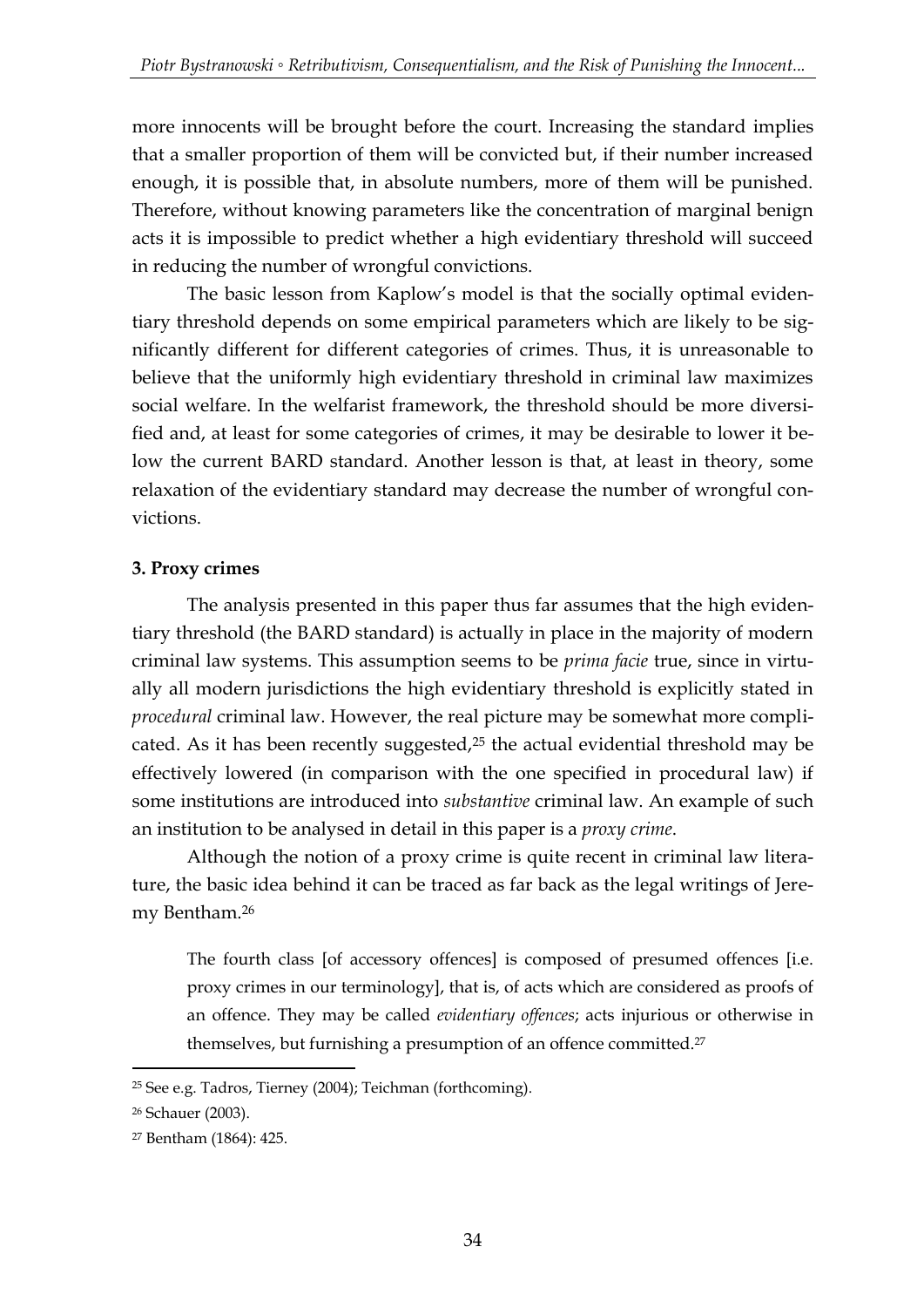This definition is almost identical to the one provided almost 200 years later by Richard H. McAdams: proxy crimes prohibit behaviour that, "while not inherently risking harm, stands in for behaviour that does risk harm."<sup>28</sup>

McAdams' definition highlights two main characteristics of proxy crimes as they are understood in this paper. First, while criminalization is usually justified by the fact that criminalized behaviour causes harm or generates unacceptable level of risk of harm,<sup>29</sup> this is not the case with proxy crimes, simply because *they do not generate any substantial risk of harm*. <sup>30</sup> Second, proxy crimes are supposed to be *in a significant correlation with some (supposedly prohibited) harmful behaviour*. 31 Therefore, from the fact that an individual exhibits the suspicious behaviour described by a proxy crime, we can infer, with some substantial likelihood, that she also commits the underlying crime.

The third characteristic of proxy crimes, not explicitly stated in the definitions provided above but commonly assumed in the literature, is the justification for their introduction: *evidentiary problems*. We encounter proxy crimes in situations in which the statute prohibiting an underlying crime contains elements that may be hard to prove in some circumstances. A corresponding proxy crime lacks these 'hard-to-prove' elements, which often makes it possible to convict the defendant of a proxy crime in situations in which committing the underlying crime is hard to prove beyond a reasonable doubt.<sup>32</sup>

<sup>28</sup> McAdams (2006).

<sup>29</sup> Becker (1968); Polinsky, Shavell (2000); Duff et al. (2007).

<sup>&</sup>lt;sup>30</sup> Some authors use the term 'proxy crime' to denote basically any crime crafted on the basis of a statistical generalization (see e.g. Alexander, Kessler Ferzan (2013); so understood, the term 'proxy crime' seems closely related to the notion of a 'hybrid offence' discussed by Duff (2007)). In this meaning, the prohibition of driving over 90 km per hour is a proxy offence because it denotes conduct which usually is unacceptably risky but is sometimes not. The meaning used here is much narrower and it only contains offences prohibiting behaviour that is *always* substantially harmless unless committed with the intent to commit also the underlying crime.

<sup>&</sup>lt;sup>31</sup> Thereafter I will denote this harmful behaviour as 'underlying crime'.

<sup>&</sup>lt;sup>32</sup> A commonly known example (and frequently exploited in popular culture) of such a situation may be found in the history of the famous gangster Al Capone and his conviction for tax evasion. Of course, this example is not perfect (because tax evasion is generally harmful and deserves prosecution on its own) but in this particular case tax evasion obviously served only as a proxy for the core of Capone's criminal activity.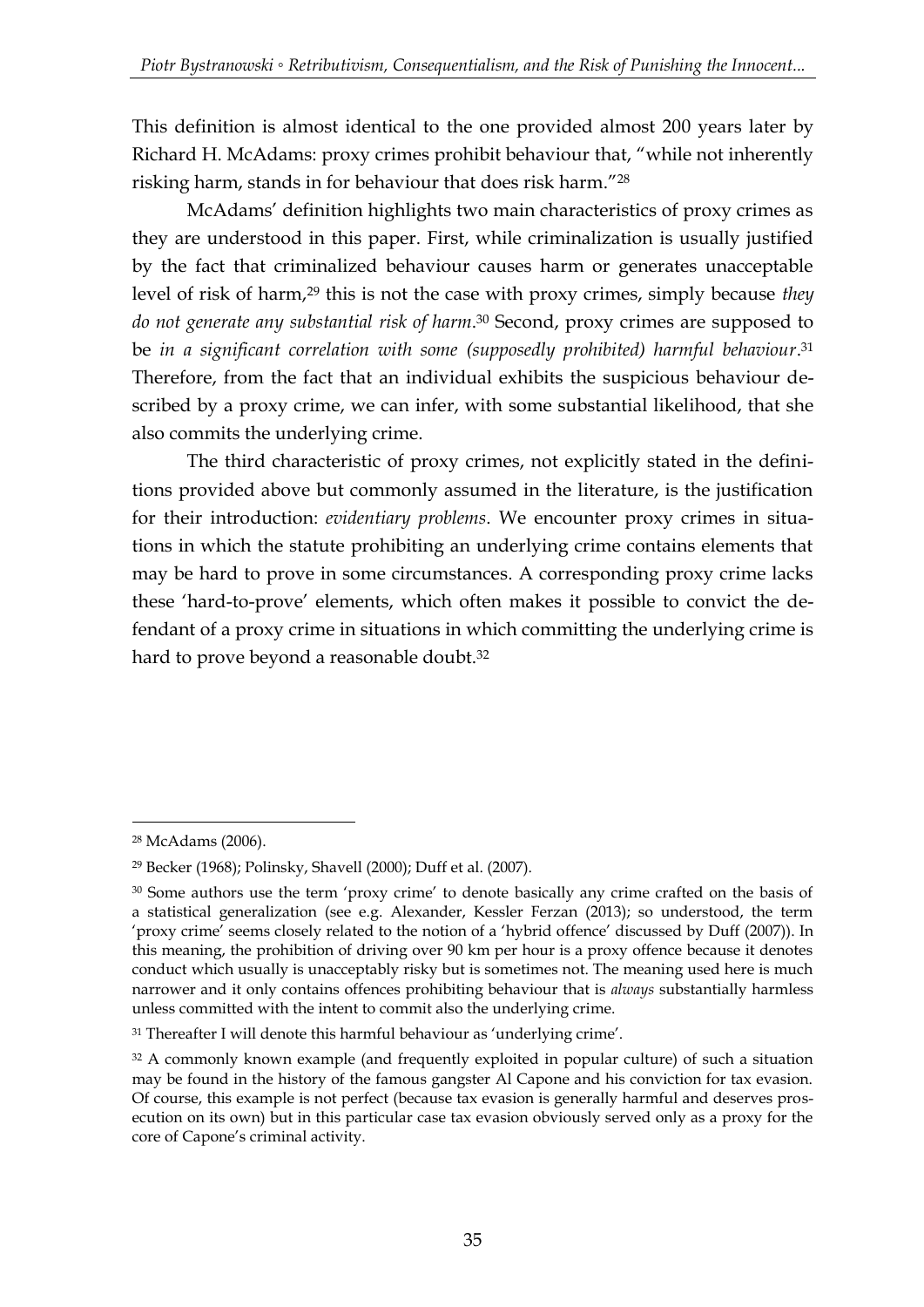| Proxy crime                          | Underlying crime | Omitted element                                                       |
|--------------------------------------|------------------|-----------------------------------------------------------------------|
| Illegal gratuities                   | Bribery          | Quid pro quo                                                          |
| Statutory rape                       | Rape             | Lack of consent                                                       |
| Carrying weapon inside<br>an airport |                  | Attempt of terrorist attack Intent to carry out a terrorist<br>attack |

Table 1. Proxy crimes of type AB

Following William J. Stuntz, $33$  we can think about two general ways in which a proxy crime may be designed. Let us start with an underlying crime whose description contains elements ABC, out of which at least one (C) may be hard to prove. Proxy crimes of the first type (AB) are created just by removing the troubling element from the description of the underlying crime. The criminalization of accepting gifts by public officials is a good example of this type. The underlying crime (bribery) usually requires two elements to be proven: (A) a public official accepts some items of value, (B) this act is intended to influence the actions of the official. However, even in situations in which element A is easily observable, it may be prohibitively hard to prove element B (*quid pro quo*). Therefore, in many jurisdictions the standard prohibition of bribery is supplemented with a proxy crime prohibiting public officials from accepting any gifts, irrespective of the presence or lack of the *quid pro quo* element. In other words, it is assumed that the mere acceptance of a gift is already suspicious enough (correlating with bribery to a level which is high enough) that it should be punishable even when it is impossible to prove the *quid pro quo* element (however, as with other proxy crimes, acceptance of gifts tends to be punished more leniently than proper bribery).

Table 2. Proxy crimes of type DEF

| Proxy crime                                                 | Underlying crime        |
|-------------------------------------------------------------|-------------------------|
| Possession of drugs over the specified quantity             | Drug trafficking        |
| Driving with an open container of alcohol inside<br>the car | Driving under influence |
| Bulk cash smuggling                                         | Money laundering        |

The other type of proxy crime results when the legislature creates a completely new crime DEF, which denotes behaviour that is assumed to correlate with

<sup>&</sup>lt;u>.</u> <sup>33</sup> Stuntz (2001).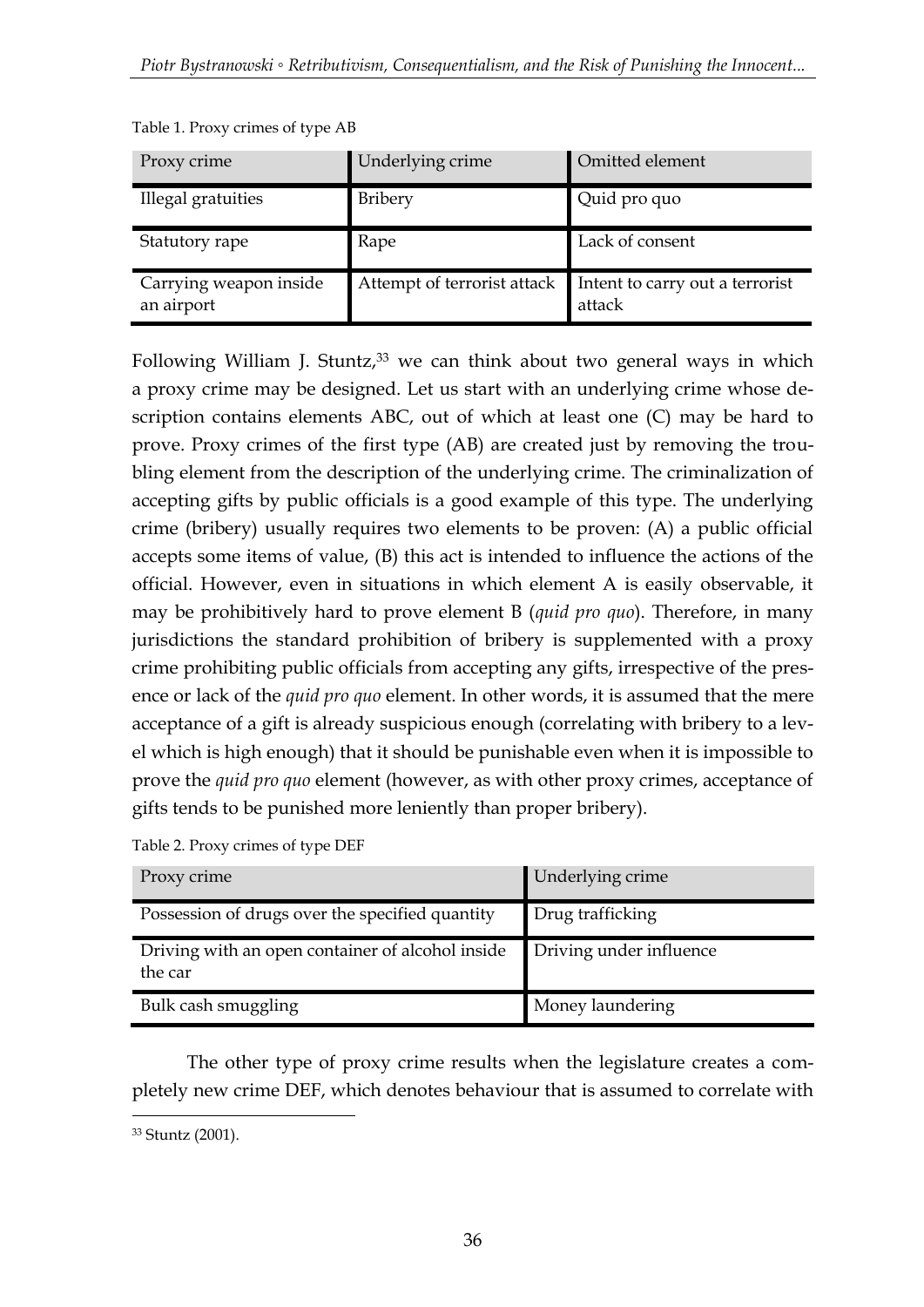ABC, while being typically easier to prove. Harsh penalties for the mere possession of illegal drugs in quantities exceeding the statutory threshold can serve as an example of this type. Possession of drugs is not in any necessary way an indicator of participation in drug dealing schemes, nevertheless in many jurisdictions it is assumed that the possession of drugs over some threshold *does* correlate with drug dealing to a significant level. Thus, an individual caught with over 28 grams of cocaine should be punished harshly, even if there is nothing else to indicate that she is a drug dealer rather than just a person possessing drugs only for personal use.<sup>34</sup>

As we saw, Jeremy Bentham in his legal writings used the label 'presumed' or 'evidentiary offence' to denote what we call here a proxy crime. The wording chosen by the English jurist is quite fortunate because it points out the role the proxy crimes played in his theory: they were nothing more than statutory presumptions, aiming at correcting possible shortcomings of the evidentiary inferences taking place at a criminal trial.<sup>35</sup>

The English legislature fearing that juries, too prone to lenity, would not see in these presumptions a certain proof of guilt, has thought fit to erect the Act which furnishes the presumption into a second offence, an offence distinct from every other. In those countries in which a perfect confidence is placed in the tribunals, these Acts may be arranged under their proper head, and be considered merely as presumptions, from which the court is to draw such inferences as the circumstances warrant.<sup>36</sup>

So, according to Bentham, proxy crimes tend to be introduced when (1) there exists some pattern of *suspicious* behaviour that indicates with a very large degree of likelihood that a given individual has committed a given underlying crime but (2) there is uncertainty whether the court would see this pattern of behaviour as sufficient for meeting the BARD standard of proof, or, in other words, as evidence sufficient for conviction. Therefore, to avoid problems with meeting the standard, (3) the lawmaker decides to criminalize the suspicious pattern of behaviour itself, so that an individual exhibiting the suspicious behaviour may be convicted of the proxy crime even if otherwise she would not be convicted of the underlying crime because of insufficient evidence.

<sup>-</sup><sup>34</sup> For the sake of argument, I am assuming here that personal use of drugs is not punishment--worthy.

<sup>35</sup> For a good analysis of Bentham's ideas in this regard, see Schauer (2003).

<sup>36</sup> Bentham (1864): 426.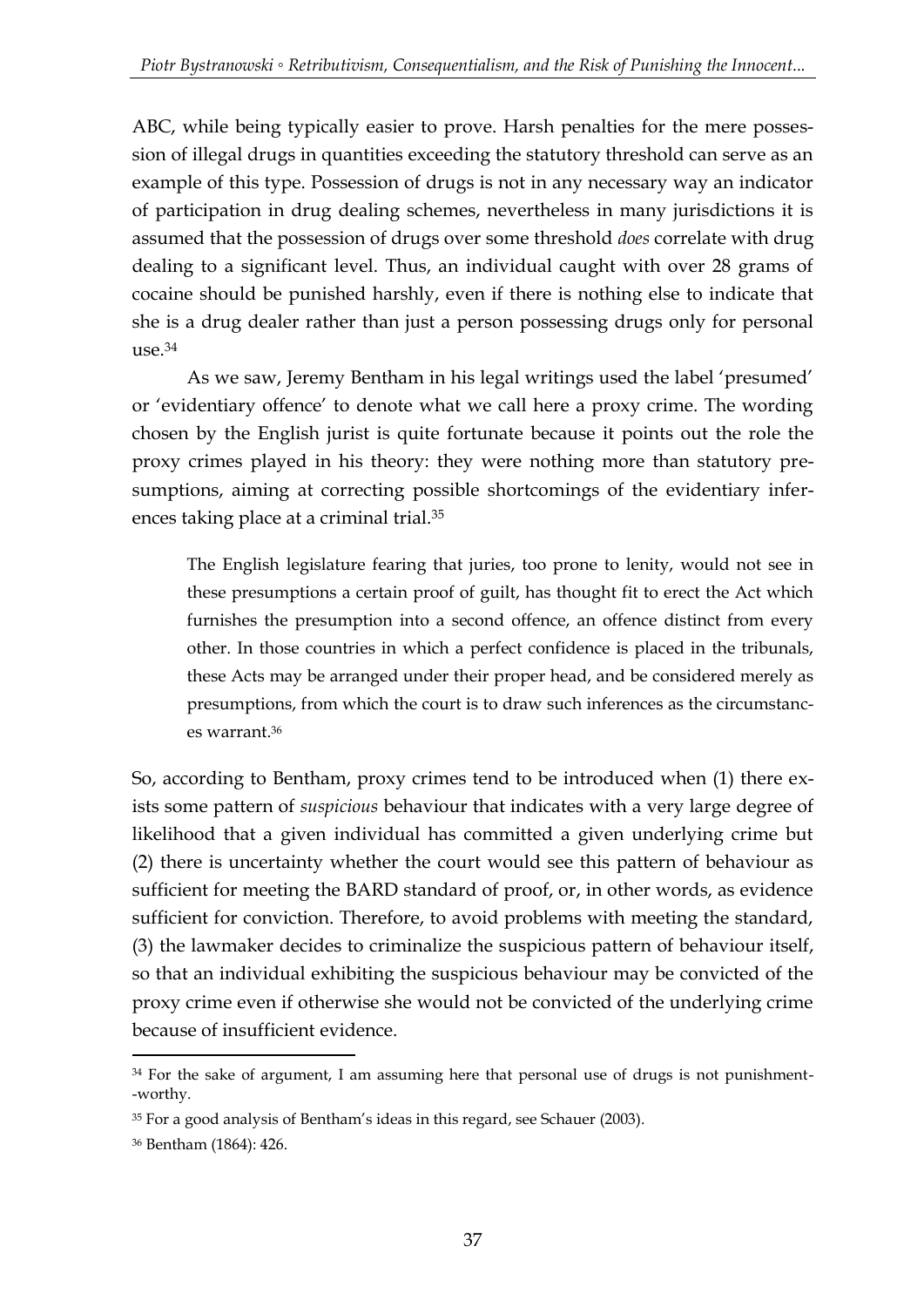This is enough to see that the main objective and actual result of proxy criminalization is to circumvent the high evidentiary threshold necessary for convicting the defendant of the underlying crime:<sup>37</sup> if the defendant cannot be convicted of the underlying crime because of insufficient evidence but has exhibited the requisite suspicious behaviour, he can still be 'proxy-convicted'.

Therefore, from the perspective of a lawmaker willing to lower the standard of proof for a given crime, the introduction of a proxy crime is a substitute for an explicit or implicit change of procedural rules of evidence. To use an example: let us assume that the legislator wants to introduce a presumption that anybody possessing more than 28 grams of cocaine is involved in drug trafficking (even if there is no other evidence indicating that the person in question is involved in selling, distribution, or generally trading in cocaine). In this case there are two general ways to achieve this goal. First, it is possible to alter the rules of evidence so that the mere possession of large quantities of narcotics is sufficient for convicting a person of drug trafficking. Alternatively, the legislator may introduce a new proxy crime, so that possessing more than 28 grams of cocaine is a crime on its own.

# **4. Desirability of proxy criminalization**

<u>.</u>

As mentioned before, consequentialists may find a relaxation of the evidentiary threshold desirable in some situations, thus proxy criminalization (as a way of lowering the evidentiary threshold) may be in principle justified from the consequentialist perspective.<sup>38</sup> However, one may still wonder why the evidentiary threshold should be lowered by crafting new proxy crimes instead of explicitly lowering the threshold as stated in the procedural law, which seems to be a more natural way to do so. Some arguments showing why proxy criminalization may be a preferable solution have been proposed in the literature.

The first argument stems from an observation that the correlation between suspicious behaviour and the respective underlying crime is hardly ever perfect, so that there are usually some individuals that exhibit the suspicious behaviour for a legitimate reason, without any intent to commit the underlying crime. The society seems to have an interest in incentivizing such 'innocents' to refrain from the suspicious behaviour (first, because of the potential deadweight loss resulting

<sup>&</sup>lt;sup>37</sup> However, what is important from the viewpoint of traditional legal theory is the fact that the lowering of the standard of proof is achieved through manipulating *substantive*, not *procedural*, rules.

<sup>38</sup> Of course, the question whether actual instances of proxy crimes are optimal from the perspective of, for example, Kaplow's welfarist model, remains to be answered empirically.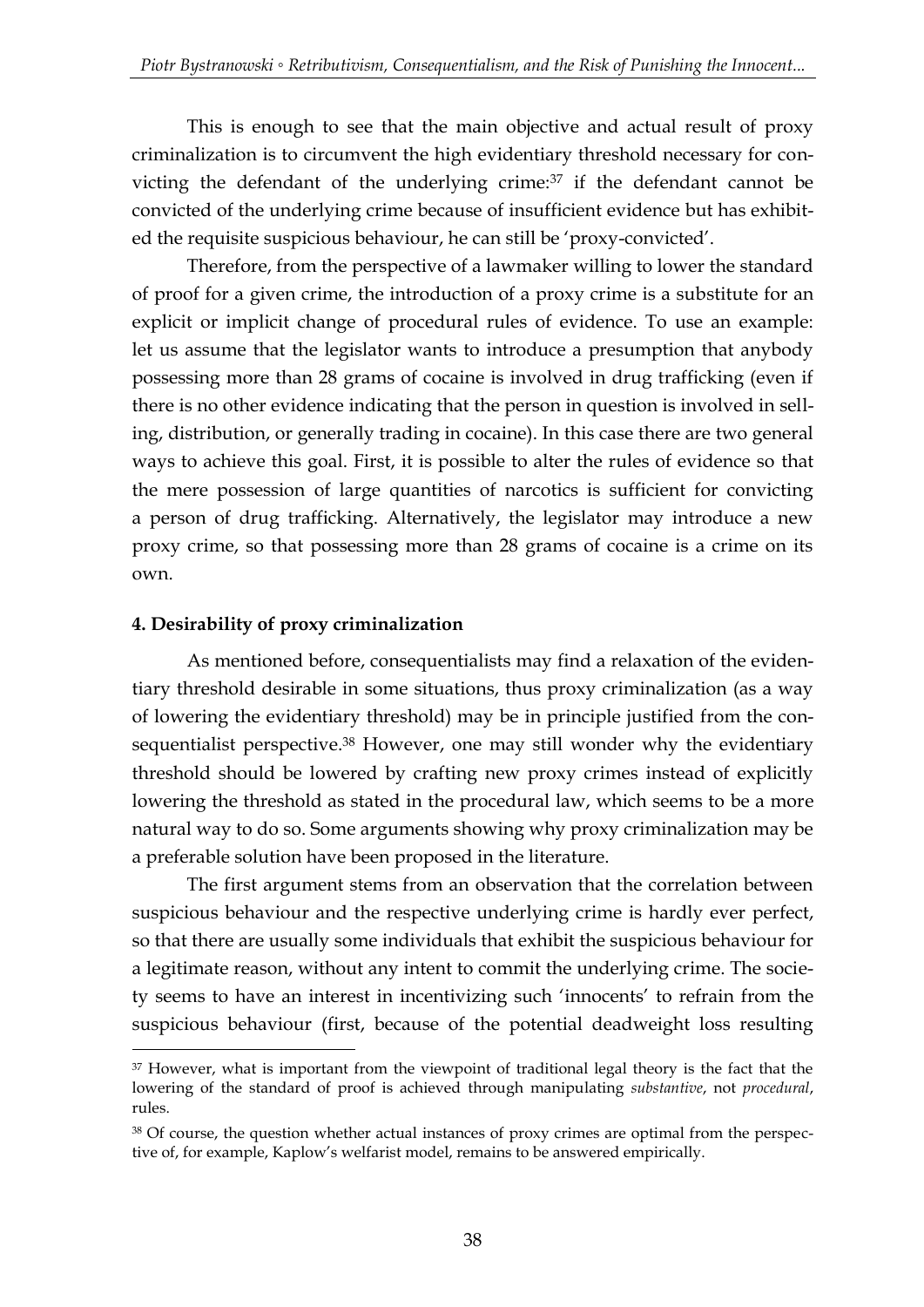from punishing them as if they had committed the underlying crime and secondly because by exhibiting the suspicious behaviour innocents may trigger unnecessary, socially wasteful actions on the part of law enforcement). However, because innocents are obviously more likely to refrain from the suspicious behaviour if they are well informed about the possibility of being convicted, it seems likely that proxy criminalization tends to be superior precisely because it facilitates the acquisition of information by innocents.

To show this, let us once again use the cocaine example, in which the lawmaker wants to effectively prosecute drug trafficking. Imagine two extreme legal regulations: in the first one the mere possession of more than 28 grams of cocaine is proxy-criminalized; in the other one case law allows the court to infer drug trafficking from the possession of a 'large quantity of illegal drugs'. Further, assume that there are some 'innocent' (not involved in drug trafficking) consumers of drugs who tend to store large quantities of cocaine for personal use. These innocents seem to be more likely to signal their innocence (by refraining from the suspicious behaviour, i.e. by limiting the quantity of cocaine in their possession) in the first situation. It seems to be the case because the statutory substantive law is more easily available than the case law and it tends to use less ambiguous distinctions than the standard-like judge-made law, so it can be more easily absorbed by laypeople.<sup>39</sup> It is an overlooked advantage of proxy crimes: when the underlying crime's definition is vague and standard-like, supplementing it with a rule-like proxy crime may actually increase the legal certainty and provide innocents with better information on how they can avoid the risk of getting involved in a criminalized conduct.

The second argument refers to the need of calibrating sanctions in accordance with the strength of the evidence.<sup>40</sup> Since the correlation between suspicious behaviour and the underlying crime is usually not perfect, lowering the standard of proof may lead to chilling the benign behaviour of innocents. To mitigate the chilling risk, punishment for suspicious behaviour should be lower than the one applied to individuals whose guilt for committing the crime has been proven beyond a reasonable doubt. Assuming the legislator is able to assess the strength of the correlation and the value lost because of the chilling effect, he can set the punishment for committing a proxy crime as adequately lower than the sanction for the underlying crime. Since sanctions for proxy crimes actually tend to be lower

<sup>39</sup> Ehrlich, Posner (1974); Kaplow (1992, 1999).

<sup>40</sup> Teichman (forthcoming).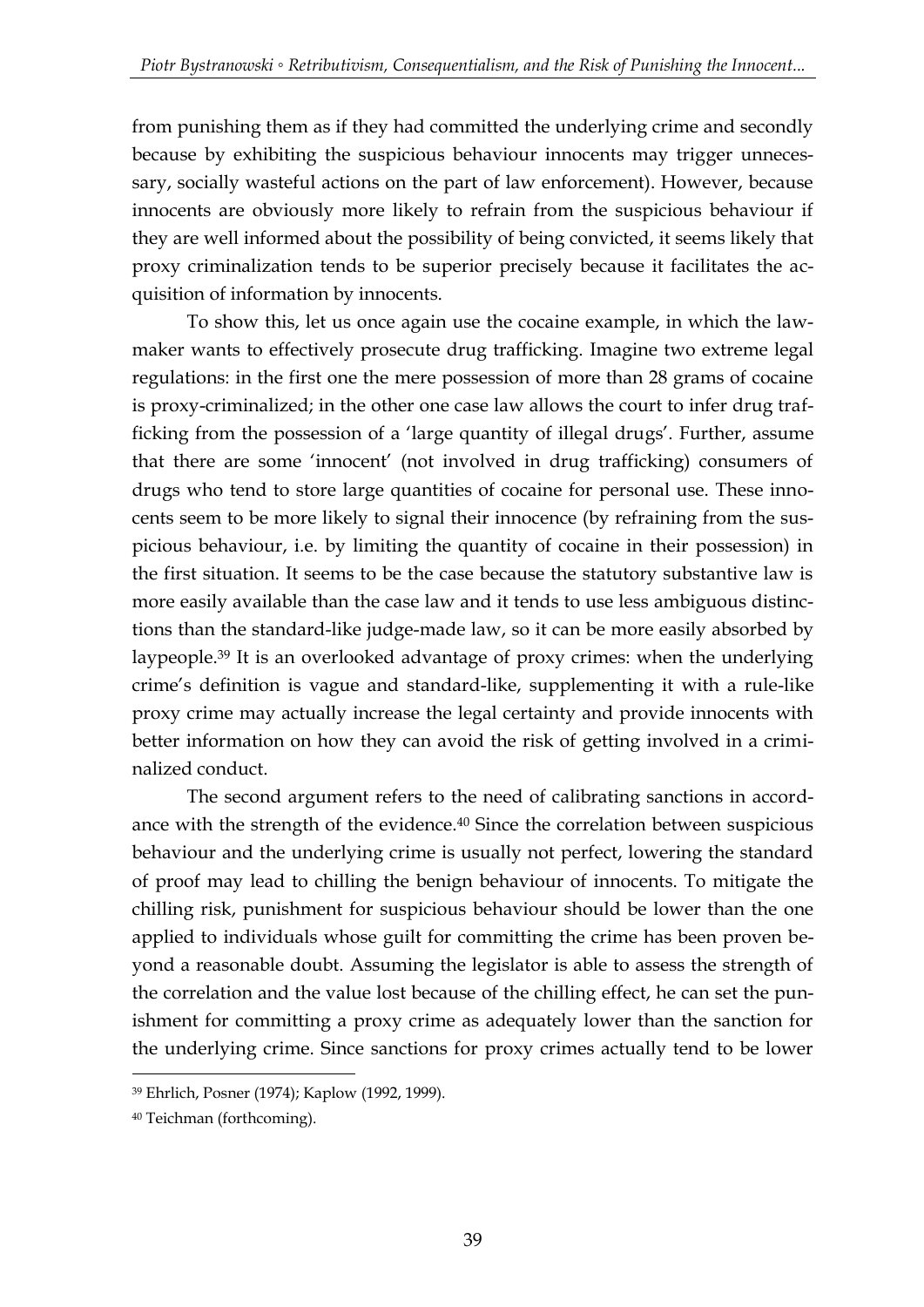than sanctions for the underlying crime, we can assume that this goal is to some extent achieved in reality.

Yet another argument points at the fact that proxy criminalization is socially preferable to the explicit relaxation of evidentiary rules because it fits common moral beliefs and the expressive function of criminal law better than an explicit relaxation of procedural rules.<sup>41</sup> The explicit incorporation of evidential uncertainty (like in a hypothetical ruling saying that "the defendant was found 70%-guilty") would undermine the belief that criminal law is an ultimate tool to be used only when there is *knowledge of* the guilt of a defendant. Luckily, under proxy criminalization we are able to prove the guilt of an individual exhibiting a suspicious behaviour beyond a reasonable doubt (though it is the guilt of committing the proxy, not the underlying, crime), so that the useful fiction of criminal law as a realm of certainty can be retained.

Finally, it may be argued that proxy criminalization is preferable in cases in which proving the underlying crime would require making use of circumstantial, as opposed to direct, evidence.<sup>42</sup> There is literature documenting the propensity of legal decision-makers (both jurors and professional judges) to act under the influence of unreliable heuristics and cognitive biases when dealing with statistical evidence.<sup>43</sup> However, recent experimental studies have discovered an even more fundamental and troublesome phenomenon: *anti-inference bias*, i.e. aversion towards basing liability on inferences from *any* circumstantial evidence.<sup>44</sup> Thus, in cases where a proxy crime may be described in a clear-cut way, its introduction may allow legal decision-makers to determine their verdicts based on direct evidence and to avoid possible mistakes stemming from suboptimal assessment of circumstantial, especially statistical, evidence.

The attitude of retributivists towards proxy criminalization turns out to be somewhat more complex. Retributivism, as understood in this paper, would definitely object proxy criminalization if it resulted in punishing the innocent. However, it is far from uncontroversial whom we may consider innocent.

On the one hand, it might seem that even a retributivist who sees the BARD standard as a directly morally grounded principle do not need to have any specific objections against proxy crimes. As long as the defendant is only convicted of a proxy crime if it has been proved beyond a reasonable doubt that he has com-

<sup>41</sup> Ibidem.

<sup>42</sup> Zamir, Harlev, Ritov (2016/2017).

<sup>43</sup> See e.g. Teichman, Zamir (2015): sections 7 and 8 for a review of literature.

<sup>44</sup> Zamir, Ritov, Teichman (2014).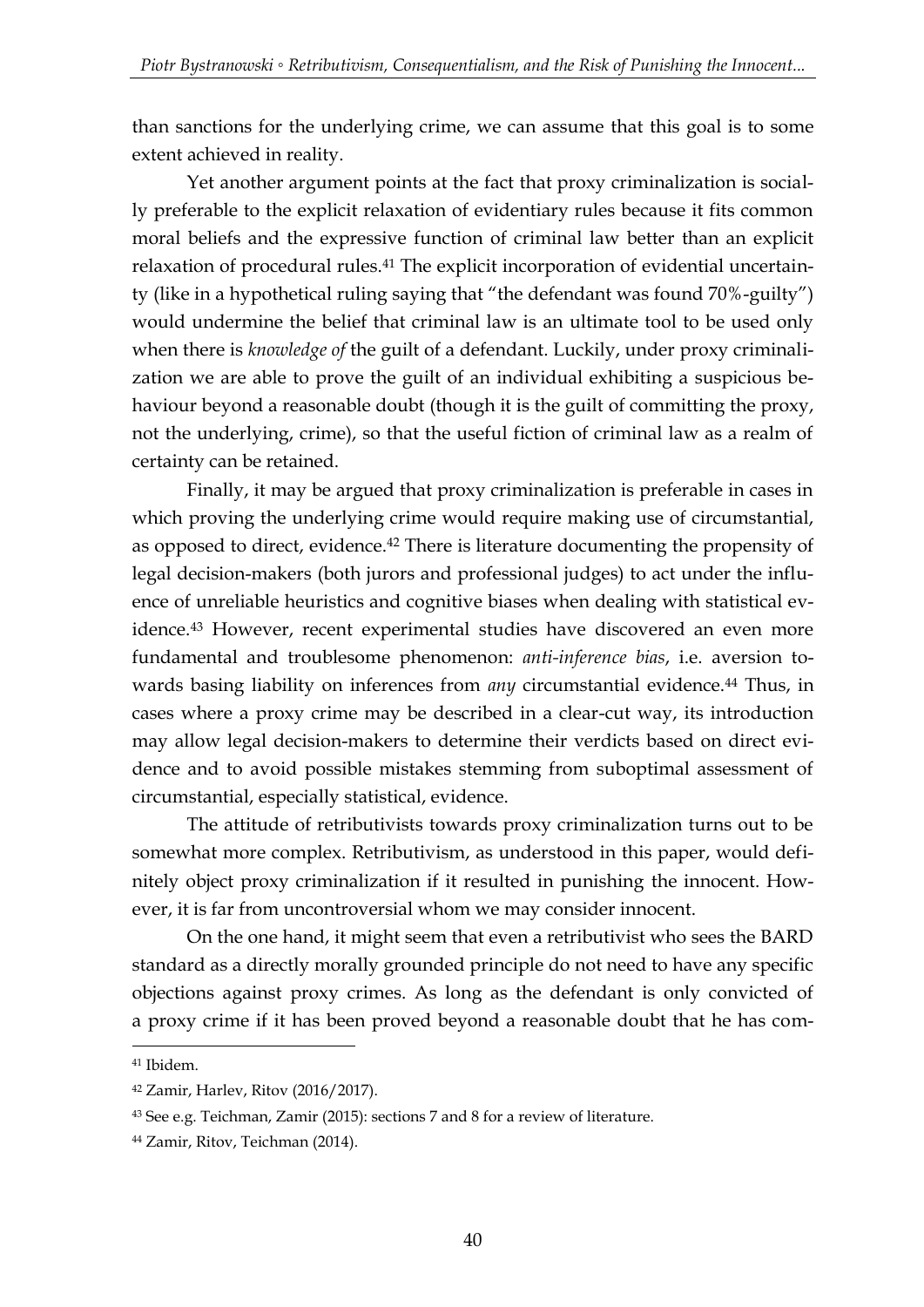mitted an act fitting the statutory definition of a given proxy crime, there seems to be no interference with the BARD standard. Indeed, we would expect such a reaction from criminal law scholars advocating the *procedural* reading of the presumption of innocence principle and the BARD standard.<sup>45</sup> In their opinion, the BARD standard belongs only to the realm of rules governing the criminal trial and it cannot be used to assess any actions taking place outside the courtroom. In particular, it does not set any limit on the scope of legitimate criminalization. Even if the state effectively makes it easier to convict individuals by relaxing the statutory definitions of offences, it does not, by itself, interfere with the BARD standard. The defendant whose guilt of committing a proxy crime has been proven beyond a reasonable doubt cannot be considered 'innocent' in any relevant meaning of this word, thus proxy criminalization does not lead to the unacceptable punishment of innocents.

However, on the other hand, the situation appears to be radically different if we adopt a more *substantive* reading of the presumption of innocence (and the BARD standard),<sup>46</sup> claiming that the state is free to criminalize conduct only if there is a high degree of certainty that it will not lead to the punishment of innocents (here understood as individuals, whose acts, even if criminalized, were not *punishment-worthy*47). Of course, proxy crimes become potentially illegitimate under this reading. As long as the correlation between the underlying crime and the suspicious behaviour is not perfect, proxy criminalization would lead to the punishment of so-understood innocents.

Whether the substantive reading of the presumption of innocence is justified remains a hotly debated issue in contemporary philosophy of criminal law. Nevertheless, it appears to me that this interpretation is more consistent with negative retributivism. As it was argued before,<sup>48</sup> the importance of the presumption

<sup>45</sup> Roberts (2005); Lippke (2016).

<sup>46</sup> See e.g. Tadros, Tierney (2004); Tomlin (2013).

<sup>&</sup>lt;sup>47</sup> The term punishment-worthiness, as used by Tomlin (2013), is open to at least two interpretations. The *moralistic* interpretation [e.g. Duff (2005)] would imply that the legislator may criminalize only a conduct that is actually immoral. The other interpretation, advocated by Tadros (2006), implies that the legislator is free to criminalize a conduct that they consider a public wrong (even if it is not actually immoral); what the legislator is not allowed to do, however, is to draft an offence in such a way that would lead to the punishment of individuals who have not committed what the legislator considers the public wrong in question (in other words, the legislator is not allowed to draft offences whose definitions are *overinclusive*). The differences between these two interpretations are by no means trivial; however, most proxy crimes (or at least most of the examples of proxy crimes presented in this paper) would be problematic under both interpretations, so I will not elaborate on this issue any further.

<sup>48</sup> See Section 2 of this paper.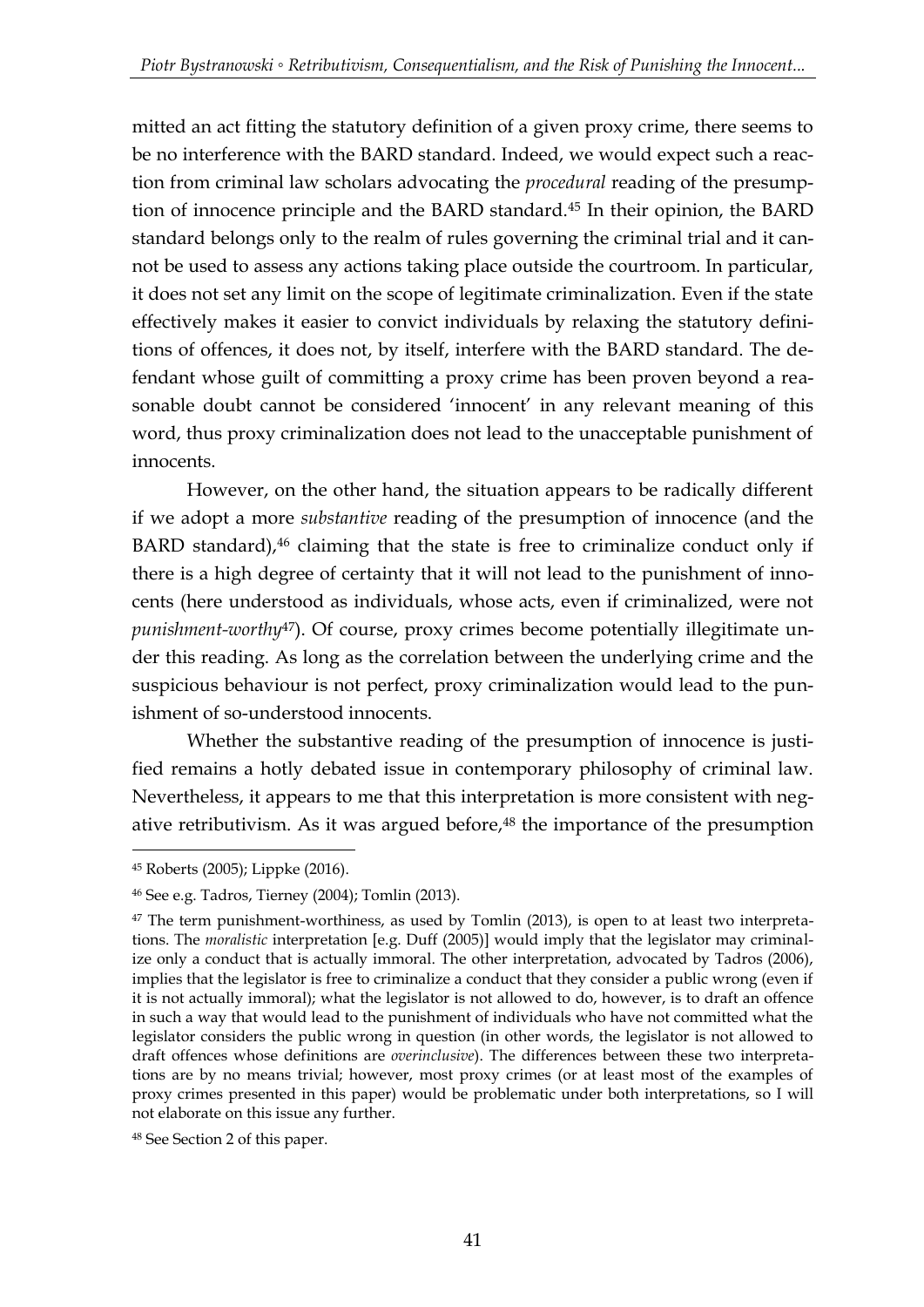of innocence (and the BARD standard) within the retributivist framework results from treating it as a principle that is directly morally grounded. The presumption of innocence is directly justified by the evil that would result from punishing the innocent. But then, if we agree that this kind of moral considerations justifies a strict decision criterion during the criminal trial, it would be misguided not to apply a similar criterion while deciding on the scope of criminalization.<sup>49</sup> It is so because a decision with regard to the scope of criminalization is no less likely to result in the punishment of individuals who do not deserve to be punished than decisions made during the trial. Just as the court cannot impose the punishment unless it has been proven beyond a reasonable doubt that the defendant is indeed guilty, so the legislator is not allowed to criminalize a given conduct unless it is certain beyond a reasonable doubt that engaging in this conduct is punishment- -worthy.<sup>50</sup>

There is still one important issue missing in our discussion on retributivism and proxy criminalization: proxy crimes seem to fit well the traditional definition of *mala prohibita* (i.e. offenses that are "wrong only because prohibited by legislation"51) and there exists a substantial (even if inconclusive) literature aiming at reconciling the existence of *mala prohibita* with retributivism. Perhaps, then, proxy crimes can be easily justified by some of the proposed retributivist justifications for *mala prohibita* (or at least it can be concluded proxy crimes are not more inconsistent with retributivism than any other type of *mala prohibita*)? This seems somewhat dubious to me since there exists one significant difference between proxy crimes and typical examples of *mala prohibita*: the motivation behind their introduction. Let us recall that the basic reason behind any proxy crime is the fact that proving the underlying crime beyond a reasonable doubt may be problematic. A typical proxy crime would denote a conduct that is perfectly unwrongful if not for the fact that it suspiciously resembles some other criminalized act. Thus, a typical proxy offence is criminal *only because some other act has been criminalized before*.

<sup>49</sup> Tomlin (2013).

<sup>50</sup> Such a conclusion is a result of what Tomlin (ibidem) calls *Equivalence Thesis 1*: "it can be as bad or worse to punish someone for something that they should not, in fact, be punished for (and did do), as it is to punish someone for something that they did not, in fact, do (but that is, in principle, punishment-worthy." Another, somewhat more practically-oriented argument in favour of the substantive reading is offered by Tadros and Tierney (2004): if the presumption of innocence is supposed to serve as an individual's shield against the state, then its protection would become totally illusory if the state were free to relax the evidentiary standard by enacting overinclusive offences.

<sup>51</sup> See Duff (2005): chapter 4.4, and literature discussed there.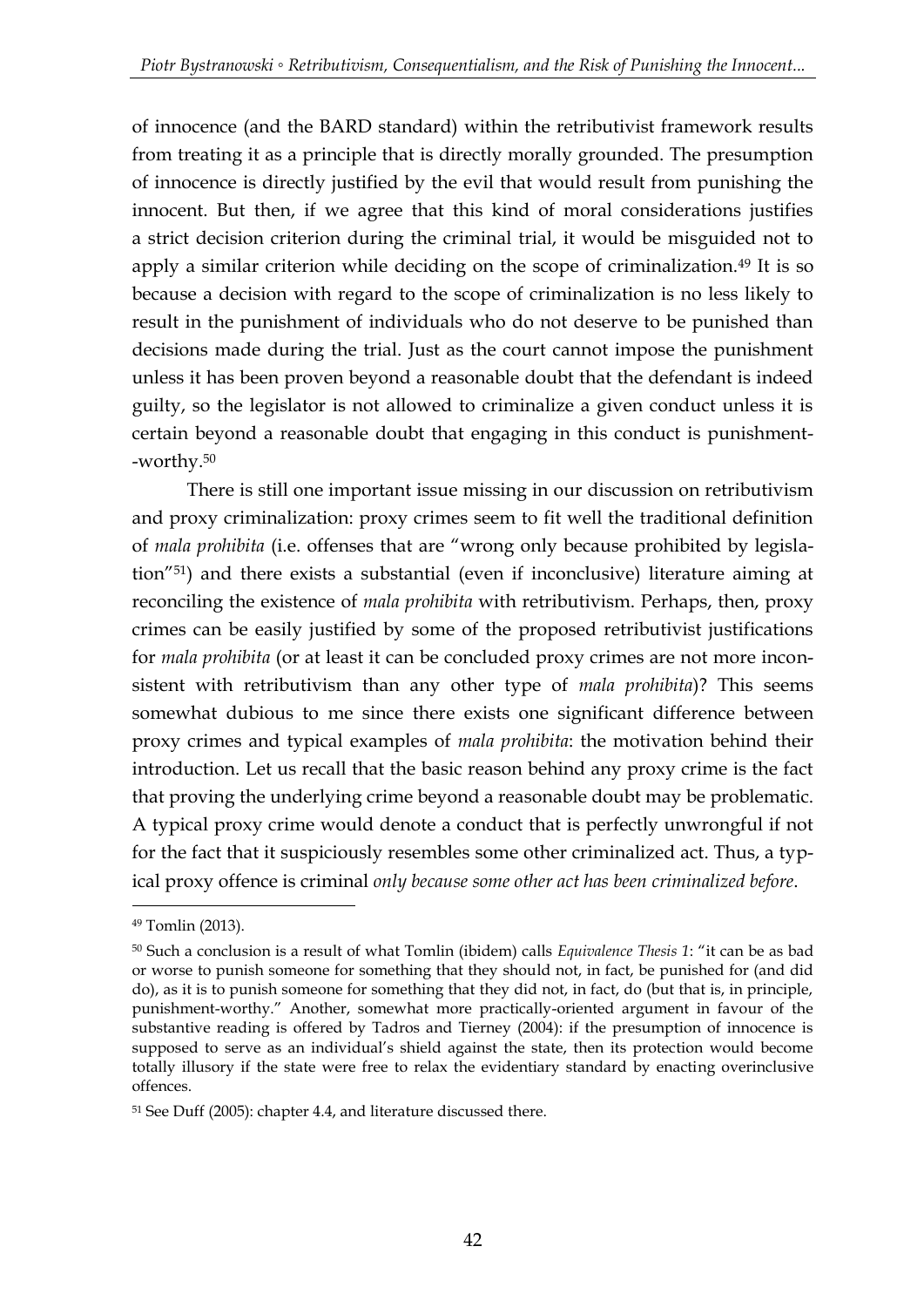Most retributivist attempts at justifying *mala prohibita* aim, in my opinion, to show that, even if a given act would not be morally wrongful absent any legal regulation, after the legal regulation is in place individuals have independent (other than avoiding criminal punishment) moral reasons not to engage in it.<sup>52</sup> That is not the case with proxy crimes, since basically the only reason individuals have not to engage in a proxy-criminalized conduct is not to raise suspicions of the criminal law enforcers, which is the same as saying that they do not have any moral reasons independent from the criminal law not to engage in this behaviour.<sup>53</sup>

Negative retributivism accompanied by the substantive reading of the presumption of innocence is inconsistent with proxy criminalization as long as the latter is overinclusive<sup>54</sup> (i.e. as long as it leads to the punishment of individuals who are not punishment-worthy). As I have tried to show in the preceding paragraphs, such an interpretation of negative retributivism appears to be most plausible and consistent. However, what is equally important for this paper, is that such an interpretation of negative retributivism may serve as an explanation for existing court judgments that put limits on the legitimate scope of proxy criminalization. Indeed, court rulings in which proxy crimes are treated with utmost suspicion are numerous and may be found in many jurisdictions.<sup>55</sup> In this paper, I will discuss in more detail just one of them, namely the U.S. Supreme Court case of *Bajakaijan*.

In this case,<sup>56</sup> the Supreme Court's majority found the punishment of full forfeiture for the offence of bulk cash smuggling (understood here as a proxy

<sup>52</sup> Be it: keeping a promise, solving coordination problems, or respecting rules of fair play; see Husak (2005) for a critical overview.

<sup>53</sup> For completeness, we should mention *legalistic* (as opposed to *moralistic*) retributivism: a claim that an individual engaging in a conduct prohibited by a duly enacted criminal statute deserves to be punished, simply because he has been given notice, irrespectively of the content of this statue. Following Husak (2005), I would argue that unrestricted legalistic retributivism cannot constitute a tenable moral criterion, simply because it is impossible to imagine a duly enacted criminal statute that would *not* be justifiable under unrestricted legalistic retributivism.

<sup>54</sup> Schauer (1991); Alexander, Kessler Felzan (2013).

<sup>55</sup> E.g. the New York Court of Appeals case of *Bunis* (9 N.Y.2d 1, 210 N.Y.S.2d 505, 172 N.E.2d 273 1961) in which the criminalization of selling magazines or books without a front cover has been found unconstitutional, or a House of Lords ruling in Sheldrake v DPP ([2004] UKHL 43), in which two proxy crimes (being drunk in charge a car and being a member of a proscribed terrorist organization) were interpreted as imposing only an evidentiary burden on the defendant, or a European Court of Human Rights ruling in Salabiaku v. France (1988 13 EHRR 379), in which the Court set the limit on the possibility to convict the defendant of "possession of prohibited goods when passing through customs" in a situation in which the prosecution failed to prove that the defendant was guilty of drug trafficking.

<sup>56</sup> *United States v. Bajakajian*, 524 U.S. 321 (1998).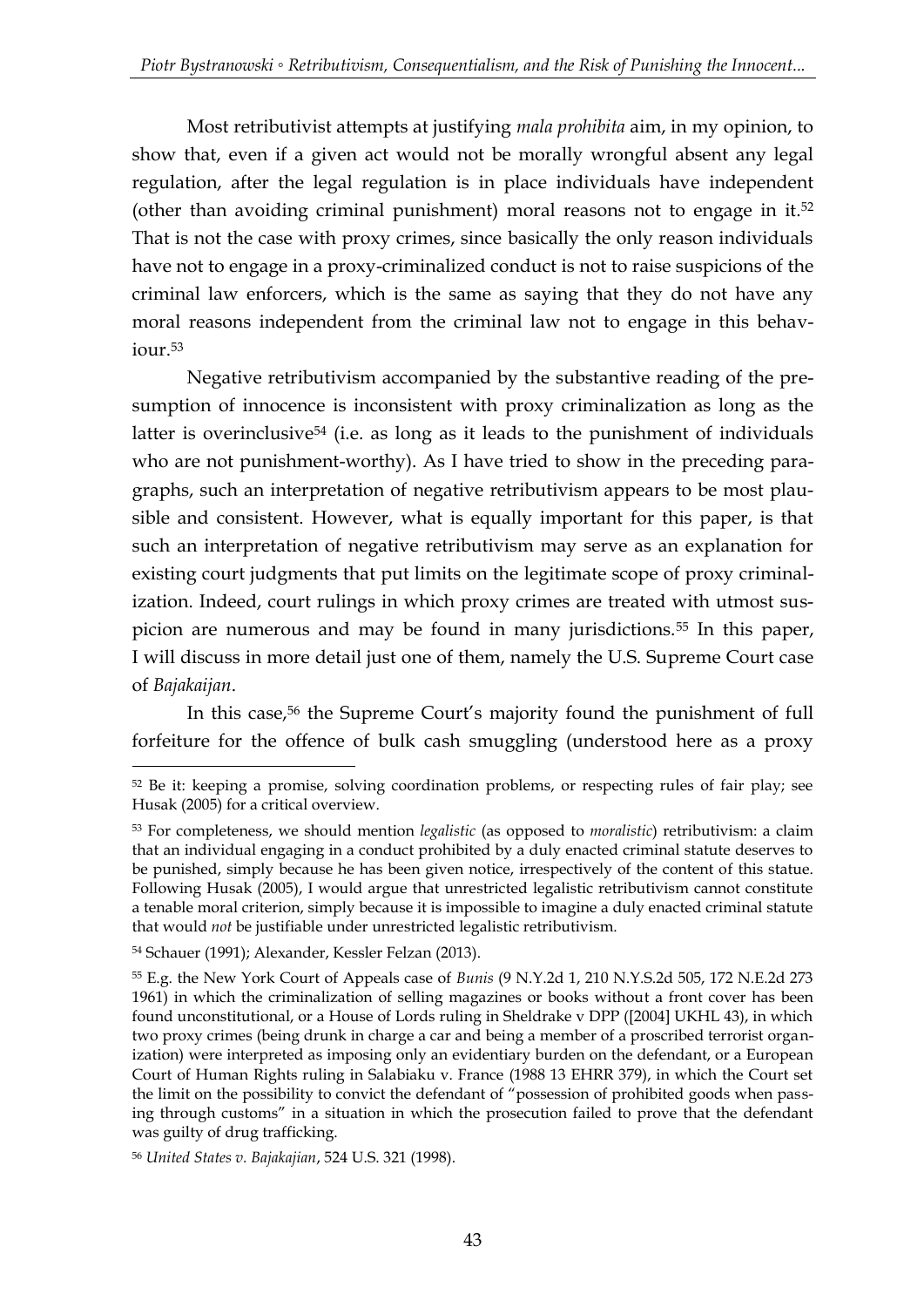crime supplementing the underlying crime of money laundering) is "grossly disproportional" to the gravity of the offence.

In *Bajakaijan*, the defendant was apprehended while trying to board a trans- -Atlantic flight with over 350,000 US dollars in cash hidden in a false-bottomed suitcase, which he had not disclosed in an appropriate declaration. It had not been proved that the funds were of any illegal origin (Bajakaijan claimed he had carried the money to repay a legitimate loan from his relatives in Syria), even if the behaviour of the defendant was generally suspicious and inconsistent. Still, in accordance with the criminal statue, the custom authorities declared the whole amount subject to full forfeiture.

The Supreme Court held that the harsh punishment of full forfeiture for the offence of bulk cash smuggling was addressed against actual money launders. Since it had not been proved that Bajakaijan was a money launderer, his act had been only a minor administrative offence,<sup>57</sup> for which the harsh punishment would be grossly disproportional.<sup>58</sup>

This ruling is based on an obvious observation that proxy criminalization is overinclusive: a proxy crime is intended to be addressed against individuals that have committed the underlying crime but in fact it includes *all* individuals that have engaged in the suspicious behaviour, including those who have not committed the underlying crime ('innocents,' as I call them here). So, the criminal-

<sup>57</sup> It may be argued that *Bajakaijan* is not a good example to be used in an analysis of proxy crimes, since the failure to report would be an offence anyway and the question to be decided by the Court was only whether the punishment was excessively harsh or not. But let us recall that in this paper I understand proxy criminalization as referring to two somewhat different situations: 1) a totally harmless conduct is criminalized; 2) a conduct that is harmful (or punishment-worthy) only to a small extent is sanctioned with a disproportional penalty. In the latter case, the harsh punishment is imposed not because of the intrinsic wrongfulness of the conduct but *only because this conduct is suspicious* from the viewpoint of some serious underlying crime. I agree that the second setting is a much less obvious example of proxy criminalization and may seem to be more readily justifiable form the retributivist perspective. However, let us remember that the main thesis of negative retributivism states both that the innocent should not be punished *and that the guilty should not be punished more than they deserve*. There is no reason to treat the second constraint as less important, quite the opposite. In the words of Tomlin (2013), "[o]verpunishment mistakes can be just as serious, if not more so, than wrongful conviction mistakes". This is clearly visible in these cases of proxy criminalization in which minor regulatory offences, which we would expect to be punished leniently, are punished as the serious crimes with which they are assumed to correlate. To refer to the current example: undeclared movement of cash looks like a minor administrative offence (so a person violating this law would expect a moderate penalty, comparable to penalties for similar offences consisting in failure to report some information; this is exactly the case in most contemporary jurisdiction that criminalize bulk-cash smuggling) but in the US the punishment turns out to be unexpectedly harsh.

<sup>58</sup> Notice that the reasoning here is based on a (reasonable) assumption that bulk cash smuggling *in itself* is a rather harmless act. *It is harmful* only if it is a part of a money laundering (or tax evasion) scheme.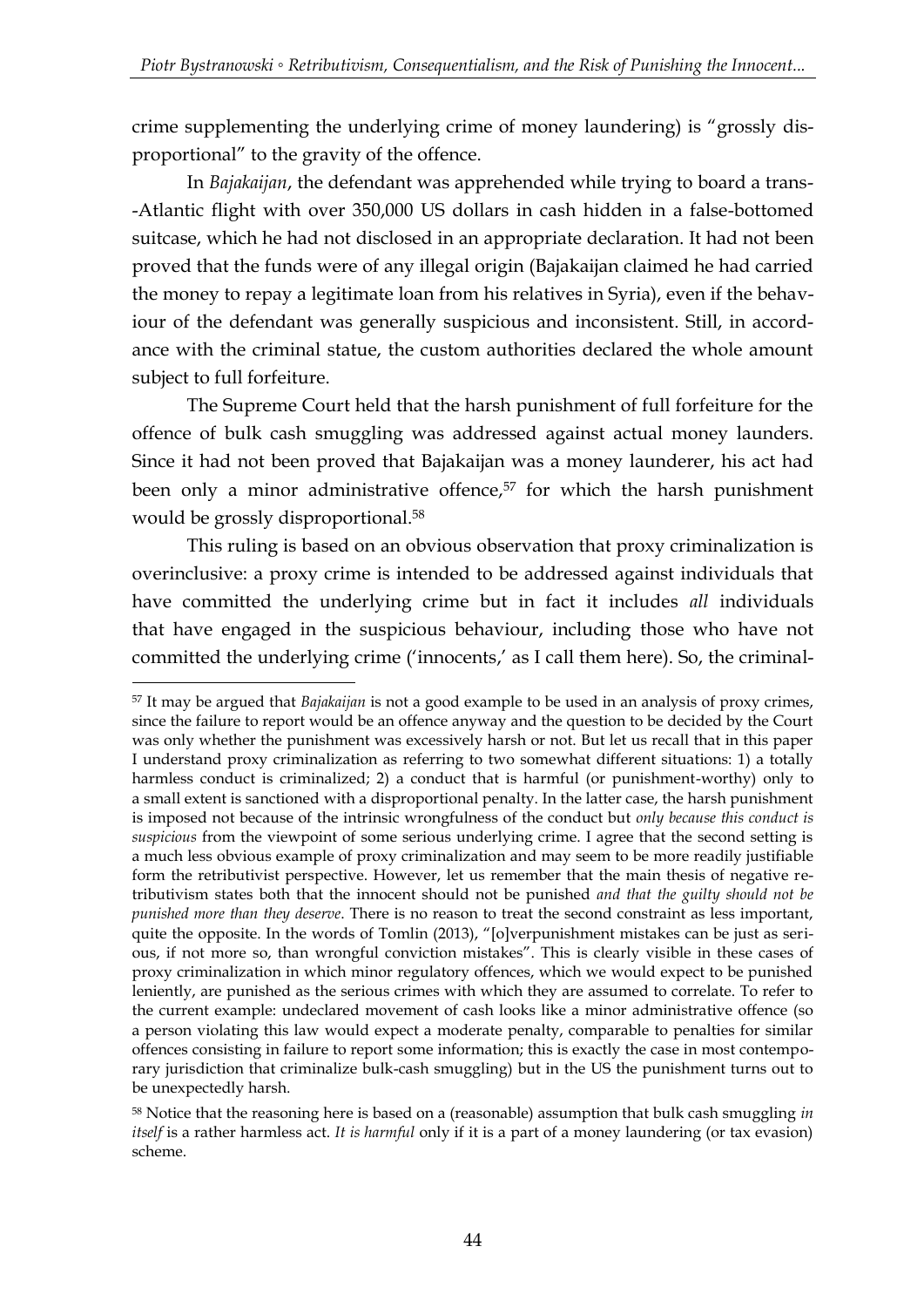ization of bulk cash smuggling is addressed against money launderers (because it seems reasonable to assume that almost everybody who smuggles cash is a money launderer) but it includes also innocents, i.e. people who move cash for legitimate reasons and just forgot to fill out the required declaration.

If taken literally, the majority opinion in *Bajakaijan* seems to say: the harsh punishment for the crime that Bajakaijan has committed (bulk cash smuggling) could be imposed *only if* it had been proven beyond a reasonable doubt that he was a money launderer. But notice that had it been proved that he was a money launder, the conviction of bulk cash smuggling would have been superfluous. Bulk cash smuggling, like any proxy crime, is employed *exactly* when it cannot be proved beyond a reasonable doubt that the defendant has committed the underlying crime. And in the case of money laundering, a crime that is both lucrative and hard to detect, the introduction of proxy criminalization seems, at least intuitively, justifiable. However, a consequentialist analysis of this kind is missing from the majority option.<sup>59</sup> It looks like the majority's willingness to avoid any risk of punishing the innocent, no matter how small, clearly overrode any possible benefits associated with proxy-criminalizing money launderers.

Yet another feature of this ruling points at its retributivist basis. The majority did not attempt in any way to assess how likely it was for an 'innocent' (i.e. a person not involved in money laundering) to commit the offence in question, or, in other words, how likely it was that somebody would fail to declare a movement of cash simply because she did not know she was supposed to or thought of it as a bureaucratic requirement of secondary importance. Thus, the majority did not seem to be concerned with the question of whether proxy criminalization was *empirically overinclusive* in this case. For the majority, it was enough that the scope of criminalization was *conceptually overinclusive*, i.e. that there was not analytically necessary link between the definition of the proxy crime (bulk-cash smuggling) and the wrong that would justify the harsh punishment (i.e. money laundering). This requirement of an analytical correspondence between the description of the criminalized conduct and the wrong that justifies the criminalization was very much stressed by the retributivist proponents of the substantive reading of the presumption of innocence, whose views we discussed earlier.<sup>60</sup>

<sup>59</sup> However, consequentialist arguments appear in a dissent by Justice Kennedy.

<sup>60</sup> Tomlin (2013); Tadros, Tierney (2004).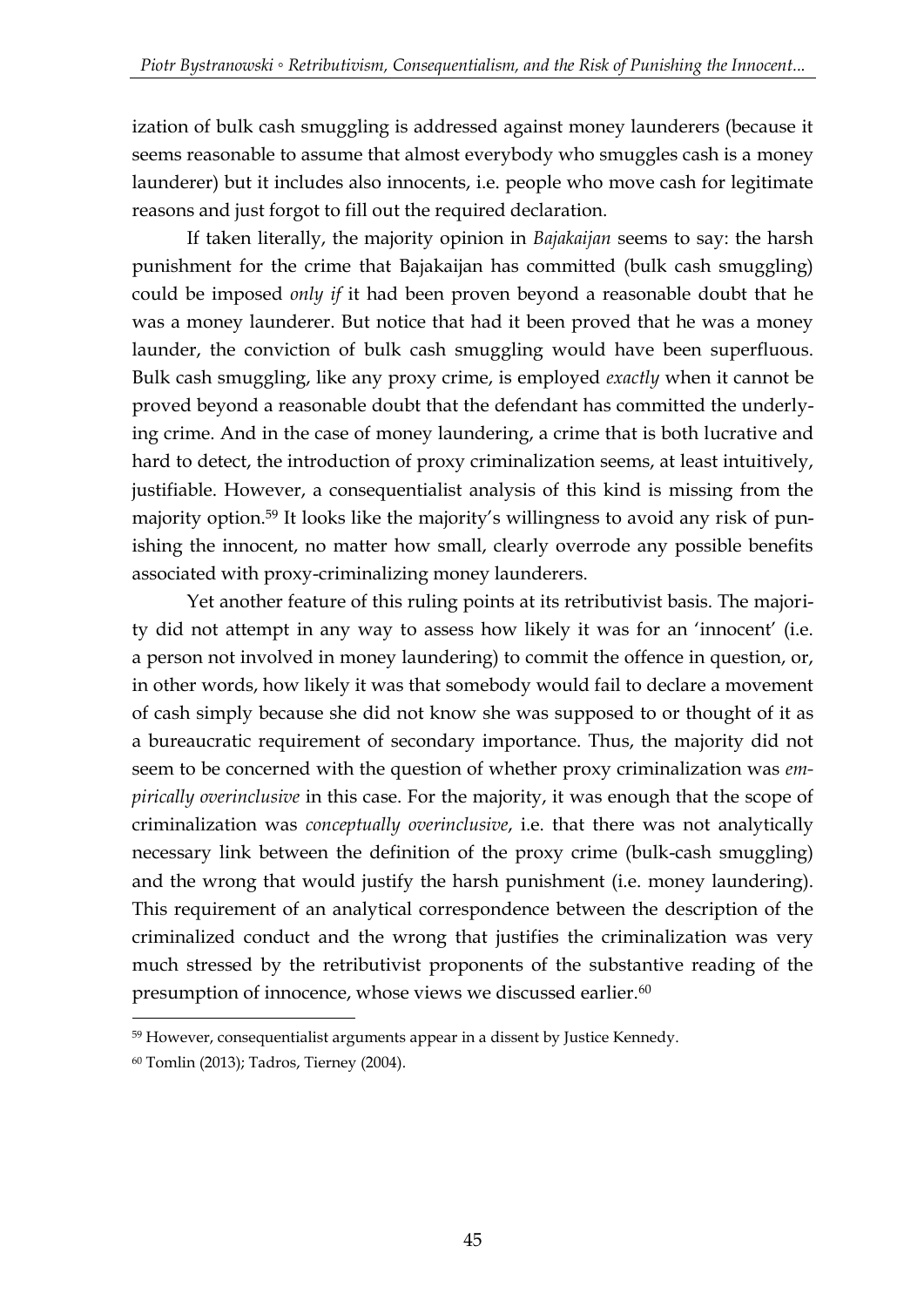#### **5. Conclusions**

<u>.</u>

As it has been argued in this paper, proxy crimes, while in principle justifiable from the consequentialist perspective, are very much more troublesome for retributivism (or at least for what I find to be the most plausible interpretation of retributivism). As I attempted to demonstrate in the preceding section using the example of *Bajakaijan*, judicial rulings that set limits on the scope of proxy criminalization are best understood as an expression of these retributivist views.

However, such an outcome may be troubling for a number of reasons. First, while proxy criminalization remains controversial (often rightly so) in newly developed areas of criminal law (such as anti-money laundering and anti-terrorist regulations), remember that many examples of proxy crimes, including some referred to in this paper, have been present in criminal codes for many years and do not seem to be particularly frowned upon by retributivists. The question why these more traditional proxy crimes do not trigger that much controversy is yet to be answered satisfactorily.

Another issue is whether retributivist arguments in favour of the uniformly high evidentiary threshold should bother us at all. As we established above, if retributivism generates an argument in favour of the high threshold, it is because it endorses an agent-relative norm, requiring knowledge of guilt in order to impose the punishment in particular cases, while not caring that much about the overall number of wrongful convictions the criminal law system generates. Of course, for consequentialists such an attitude is absurd: if there is something morally relevant, it is exactly the overall number of wrongful convictions. As we saw while analysing Kaplow's model, there is at least a theoretical possibility that relaxing the evidentiary threshold may *decrease* the number of wrongful convictions<sup>61</sup> but for negative retributivists it would not suffice as an argument in favour of lowering the threshold. To refer to an intuitively compelling class of cases: when the underlying crime is vague and standard-like (thus possibly causing confusion among individuals) supplementing it with a more rule-like proxy crime may increase the certainty of law and decrease the number of wrongful convictions. However, even if that would be the case, many retributivists would object to such proxy crimes precisely on the grounds of protecting the innocent.

In any case, the deontological asymmetry between extreme prudence in dealing with the 'particular' risk of punishing the innocent and disregarding the task of mitigating the 'global' risk seems somewhat troubling while being an im-

<sup>&</sup>lt;sup>61</sup> Of course, consequentialists have to take other (beneficial or detrimental) effects of lowering the threshold into account before making any recommendation.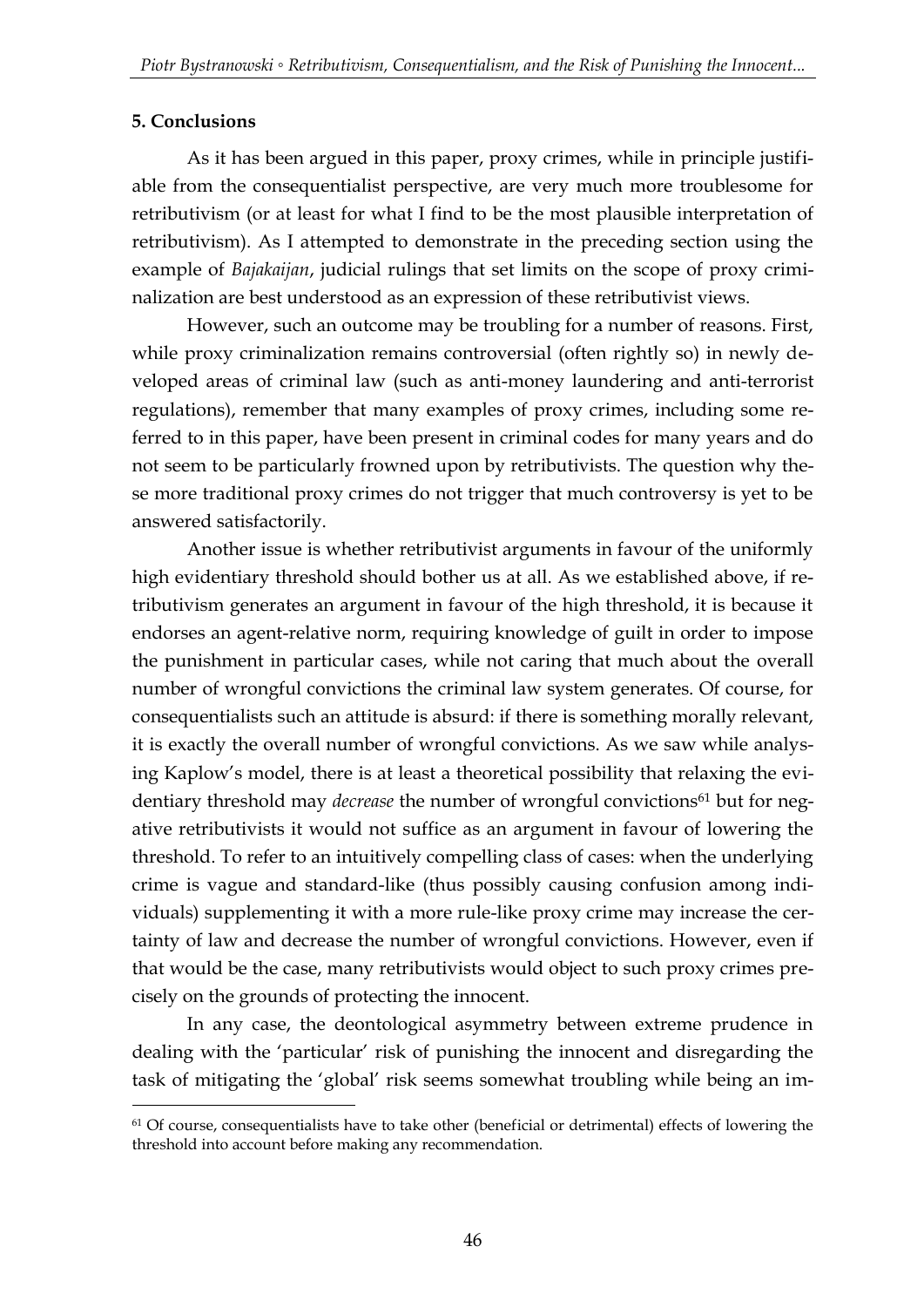portant part of negative retributivist theories of criminal law. It is the most likely reason for the general support that the high evidentiary standard in criminal law enjoys. However, as it was argued in this paper, the existence of proxy crimes is one example which shows that the effective evidentiary threshold in contemporary legal systems is oftentimes lower than the one officially specified in the procedural law. Thus, the dispute between retributivism and consequentialism in the context of dealing with the risk of punishing the innocent is of more practical relevance than it is usually acknowledged.

#### **References**

- Alexander L. (1983), "Retributivism and the Inadvertent Punishment of the Innocent," *Law and Philosophy* 2 (2): 233–246.
- Alexander L., Kessler Ferzan K. (2013), "Beyond the Special Part," [in:] *Philosophical Foundations of Criminal Law*, R.A. Duff, S. Green (eds), Oxford University Press, Oxford: 253–278.
- Becker G.S. (1968), "Crime and Punishment: An Economic Approach," *Journal of Political Economy* 76 (2): 169–187.
- Bentham J. (1864), *Theory of Legislation*, trans. R. Hildreth, Trübner & Co., London (Original work published 1802).
- Carrit E.F. (1947), *Ethical and Political Thinking*, Clarendon Press, Oxford.
- Duff R.A. (2005), "Strict Liability, Legal Presumptions, and the Presumption of Innocence," [in:] A.P. Simester (ed.), *Appraising Strict Liability*, Oxford University Press, Oxford: 125–149.
- Duff R.A. (2007), *Answering for Crime: Resposibility and Liability in the Criminal Law*, Hart Publishing, Oxford and Portland (OR).
- Duff R.A., Hoskins Z. (2017), "Legal Punishment," [in:] *Stanford Encyclopedia of Philosophy* (Fall 2017 Edition), E.N. Zalta (ed.), URL = http://plato.stanford.edu/entries/ legal-punishment [Accessed 7.9.2017].
- Duff R.A., Farmer L., Marshall S., Tadros V. (2007), *The Trial on Trial: Volume 3. Towards a Normative Theory of the Criminal Trial*, Hart Publishing, Oxford and Portland (OR).
- Ehrlich I., Posner R.A. (1974), "An Economic Analysis of Legal Rulemaking," *The Journal of Legal Studies* 2 (1): 257–286.
- Epps D. (2015), "The Consequences of Error in Criminal Justice," *Harvard Law Review* 128 (4): 1065–1151.
- Hart H.L.A. (1968), *Punishment and Responsibility: Essays in the Philosophy of Law*, Oxford University Press, New York.
- Husak D. (2005), "Malum Prohibitum and Retributivism," [in:] *Defining Crimes: Essays on the Special Part of the Criminal Law*, R.A. Duff (ed.), Oxford University Press, Oxford: 65–90.
- McAdams R.H. (2005), "The Political Economy of Entrapment," *The Journal of Criminal Law and Criminology* 96 (1): 107–186.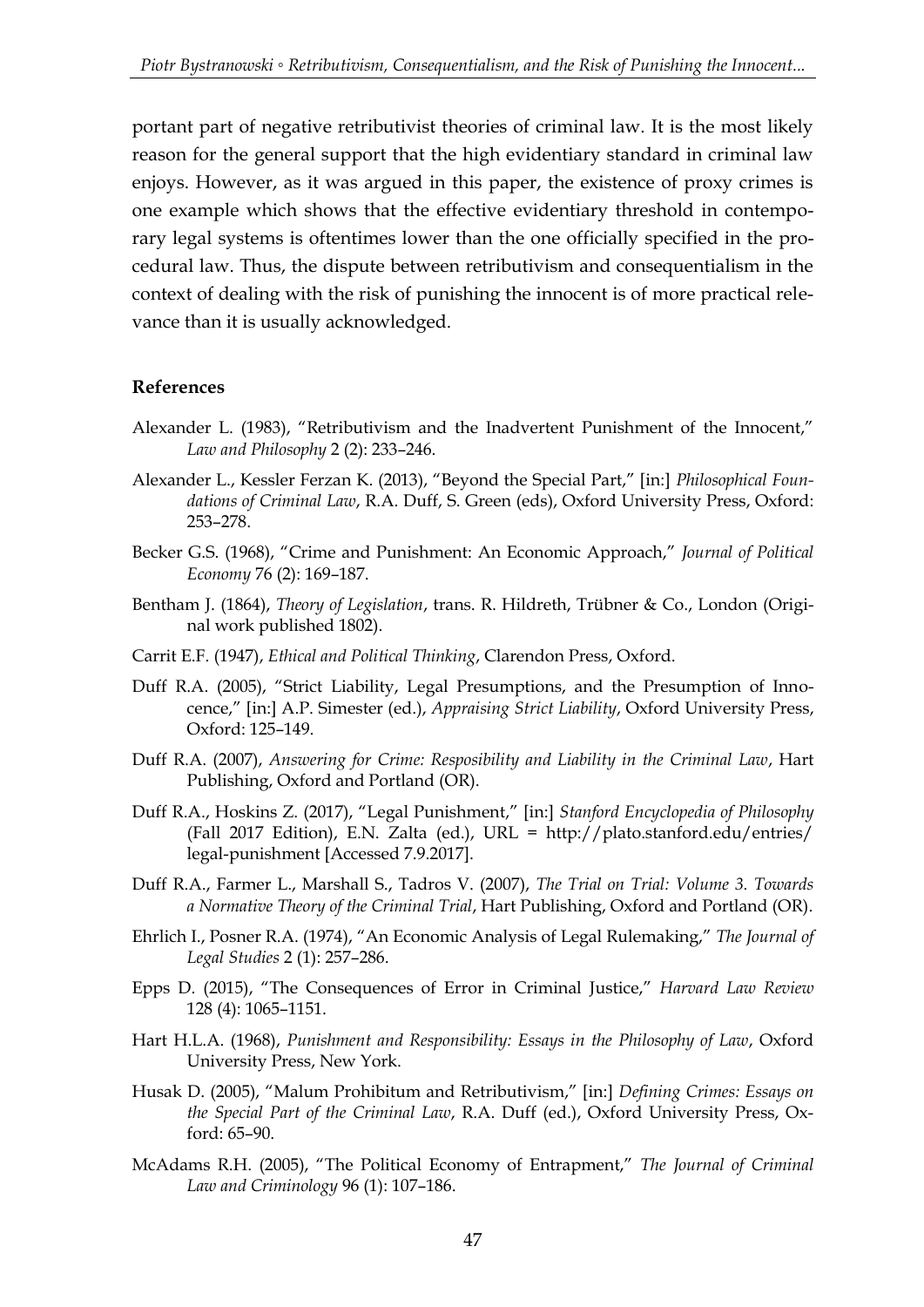- Kaplow L. (1992), "Rules versus Standards: An Economic Analysis," *Duke Law Journal* 42 (3): 557–629.
- Kaplow L. (1999), "General Characteristics of Rules," [in:] *Encyclopedia of Law and Economics*, *vol. 5, The Economics of Crime and Litigation*, B. Bouckaert, G.D. Geest (eds), Edward Elgar, Cheltenham: 502–528.
- Kaplow L. (2012), "Burden of Proof," *The Yale Law Journal* 121 (4): 738–859.
- Kaplow L., Shavell S. (2002), *Fairness versus Welfare*, Harvard University Press, Cambridge.
- Laudan L. (2012), "Put 'Proof beyond a Reasonable Doubt' out to Pasture?" [in:] *The Routledge Companion to Philosophy of Law*, A. Marmor (ed.), Routledge, New York: 317–332.
- Lippke R.L. (2016), *Taming the Presumption of Innocence*, Oxford University Press, Oxford.
- Moore M.S. (1997), *Placing Blame: A General Theory of the Criminal Law*, Oxford University Press, Oxford.
- Polinsky A.M., Shavell S. (2000), "The Economic Theory of Public Enforcement of Law," *Journal of Economic Literature* 38 (1): 45–76.
- Posner R.A. (2010), *Economic Analysis of Law*, 8th ed., Aspen Casebooks, New York.
- Rawls J. (1955), "Two Concepts of Rules," *The Philosophical Review* 64 (1): 3–32.
- Roberts P. (2005), "Strict Liability and the Presumption of Innocence: An Exposé of Functionalist Assumptions," [in:] *Appraising Strict Liability*, A.P. Simester (ed.), Oxford University Press, Oxford: 151–194.
- Robinson P.H. (2008), *Distributive Principles of Criminal Law*, Oxford University Press, Oxford.
- Schauer F. (1991), *Playing by the Rules: A Philosophical Examination of Rule-based Decisionmaking in Law and in Life*, Clarendon Press, Oxford.
- Schauer F. (2003), *Profiles, Probabilities, and Stereotypes*, Harvard University Press, Cambridge.
- Smilansky S. (1990), "Utilitarianism and the 'Punishment' of the Innocent: The General Problem," *Analysis* 50 (4): 256–261.
- Stuntz W.J. (2001), "The Pathological Politics of Criminal Law," *Michigan Law Review* 100 (3): 505–600.
- Tadros V. (2006), "Rethinking the Presumption of Innocence," *Criminal Law and Philosophy* 1 (2): 193–213.
- Tadros V., Tierney S. (2004), "The Presumption of Innocence and the Human Rights Act," *The Modern Law Review* 67 (3): 402–434.
- Teichman D. (*forthcoming*), *Convicting With Reasonable Doubt: An Evidentiary Theory of Criminal Law*, forthcoming at *Notre Dame Law Review*, URL https://papers.ssrn.com/sol3/papers.cfm?abstract\_id=2932743 [Accessed 19.9.2017].
- Teichman D., Zamir E. (2014), "Judicial Decision Making: A Behavioral Perspective," [in:] *The Oxford Handbook of Behavioral Economics and the Law*, D. Teichman, E. Zamir (eds), Oxford University Press, Oxford: 664–702.
- Tomlin P. (2013), "Extending the Golden Thread? Criminalization and the Presumption of Innocence," *The Journal of Political Philosophy* 21 (1): 44–66.